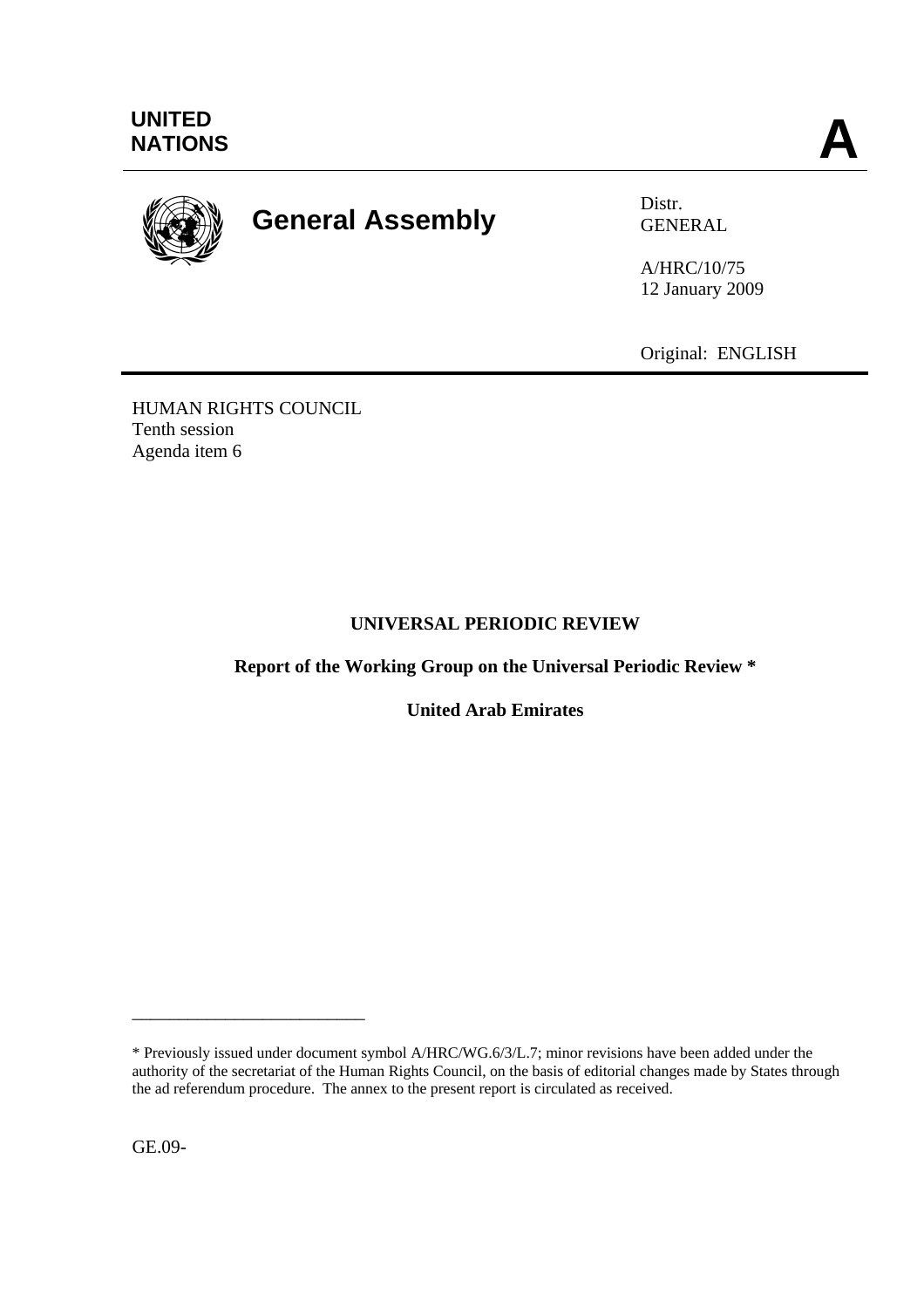# **CONTENTS**

|                                                                         | Paragraphs |  |  | Page          |
|-------------------------------------------------------------------------|------------|--|--|---------------|
|                                                                         | $1 - 4$    |  |  | 3             |
| I. SUMMARY OF THE PROCEEDINGS OF THE REVIEW PROCESS  5 - 90             |            |  |  | $\mathcal{R}$ |
|                                                                         |            |  |  | 3             |
| B. Interactive dialogue and responses by the State under review 27 - 90 |            |  |  | 6             |
|                                                                         |            |  |  | 17            |
| Annex                                                                   |            |  |  |               |

|--|--|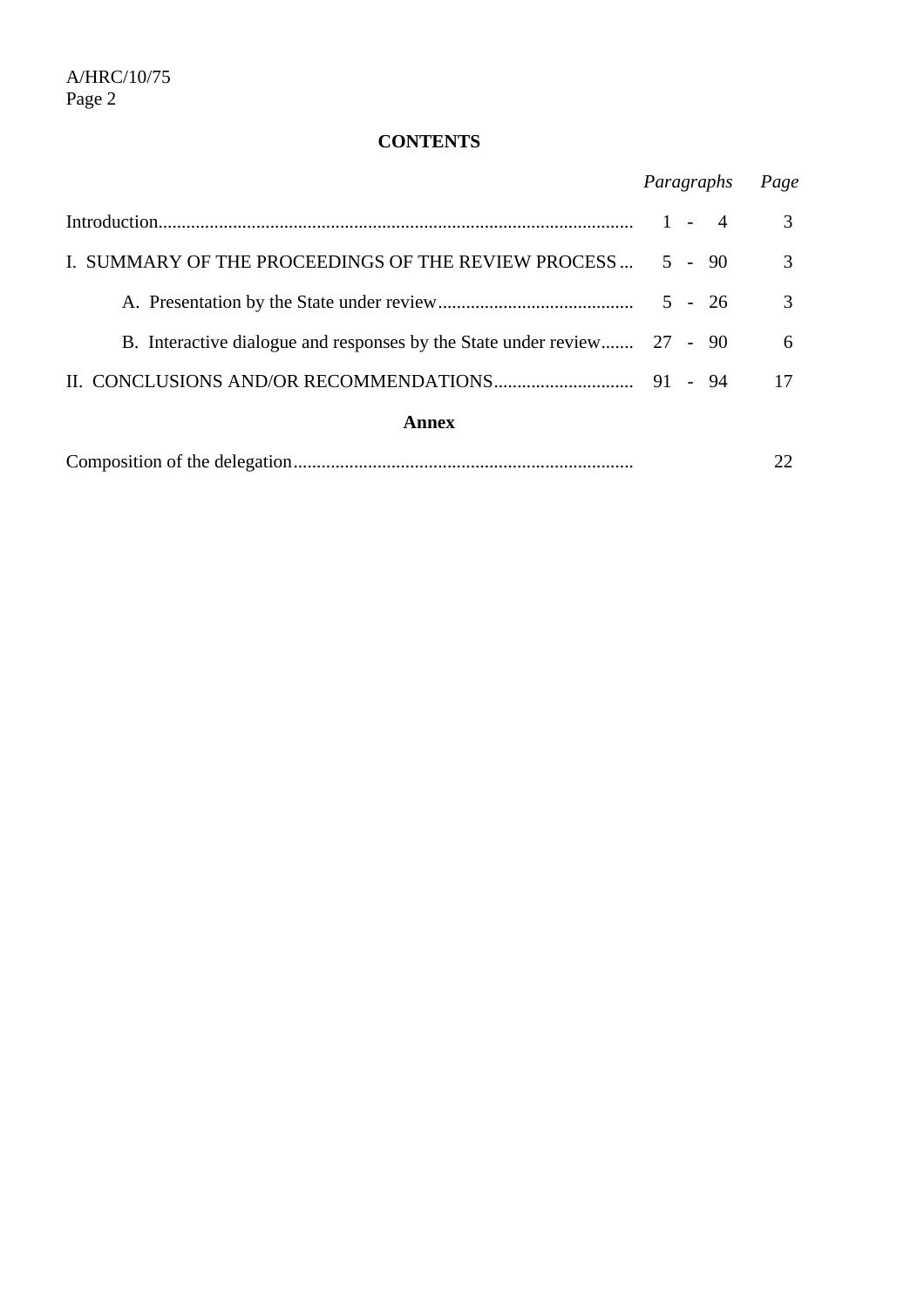#### **Introduction**

1. The Working Group on the Universal Periodic Review, established in accordance with Human Rights Council resolution 5/1 of 18 June 2007, held its third session from 1 to 15 December 2008. The review of the United Arab Emirates was held at the 7th meeting, on 4 December 2008. The delegation of the United Arab Emirates was headed by H.E. Dr. Anwar Mohammad Gargash, Minister of State for Foreign Affairs. At its meeting on 9 December 2008, the Working Group adopted the present report on the United Arab Emirates.

2. On 8 September 2008, the Human Rights Council selected the following group of rapporteurs (troika) to facilitate the review of the United Arab Emirates: Argentina, Cameroon and Indonesia.

3. In accordance with paragraph 15 of the annex to resolution 5/1, the following documents were issued for the review of the United Arab Emirates:

 (a) A national report submitted / written presentation made in accordance with paragraph 15 (a) (A/HRC/WG.6/3/ARE/1);

 (b) A compilation prepared by the Office of the United Nations High Commissioner for Human Rights (OHCHR), in accordance with paragraph 15 (b) (A/HRC/WG.6/3/ARE/2);

 (c) A summary prepared by OHCHR, in accordance with paragraph 15 (c) (A/HRC/WG.6/3/ARE/3).

4. A list of questions prepared in advance by Denmark, Germany, Latvia, the Netherlands and the United Kingdom of Great Britain and Northern Ireland was transmitted to the United Arab Emirates through the troika. These questions are available on the extranet of the universal periodic review.

## **I. SUMMARY OF THE PROCEEDINGS OF THE REVIEW PROCESS**

## **A. Presentation by the State under review**

5. The head of the delegation of the United Arab Emirates, H.E. Dr. Anwar Mohammad Gargash, Minister of State for Foreign Affairs, stated that the process of compiling the universal periodic review report was a combined effort, conducted by a specifically formed committee that represented Government authorities and civil society organizations, including human rights and journalists associations. Several members of the delegation were involved in the compilation of the report.

6. The Minister said that, amid a rapid modernization process, the United Arab Emirates, a federation of seven emirates, has had a challenging yet progressive track record on human rights issues. The Government intends to do better by sharing its experiences and learning from the best practices of the international community. This aspiration stems from its own cultural heritage and religious values, which enshrine justice, equality and tolerance. As part of these efforts, the Government has already ratified a number of international conventions, as listed in the national report.

7. The State's commitment to equality and social justice for all citizens is ingrained in the Constitution, which also outlines the freedoms and rights of all citizens, prohibits torture,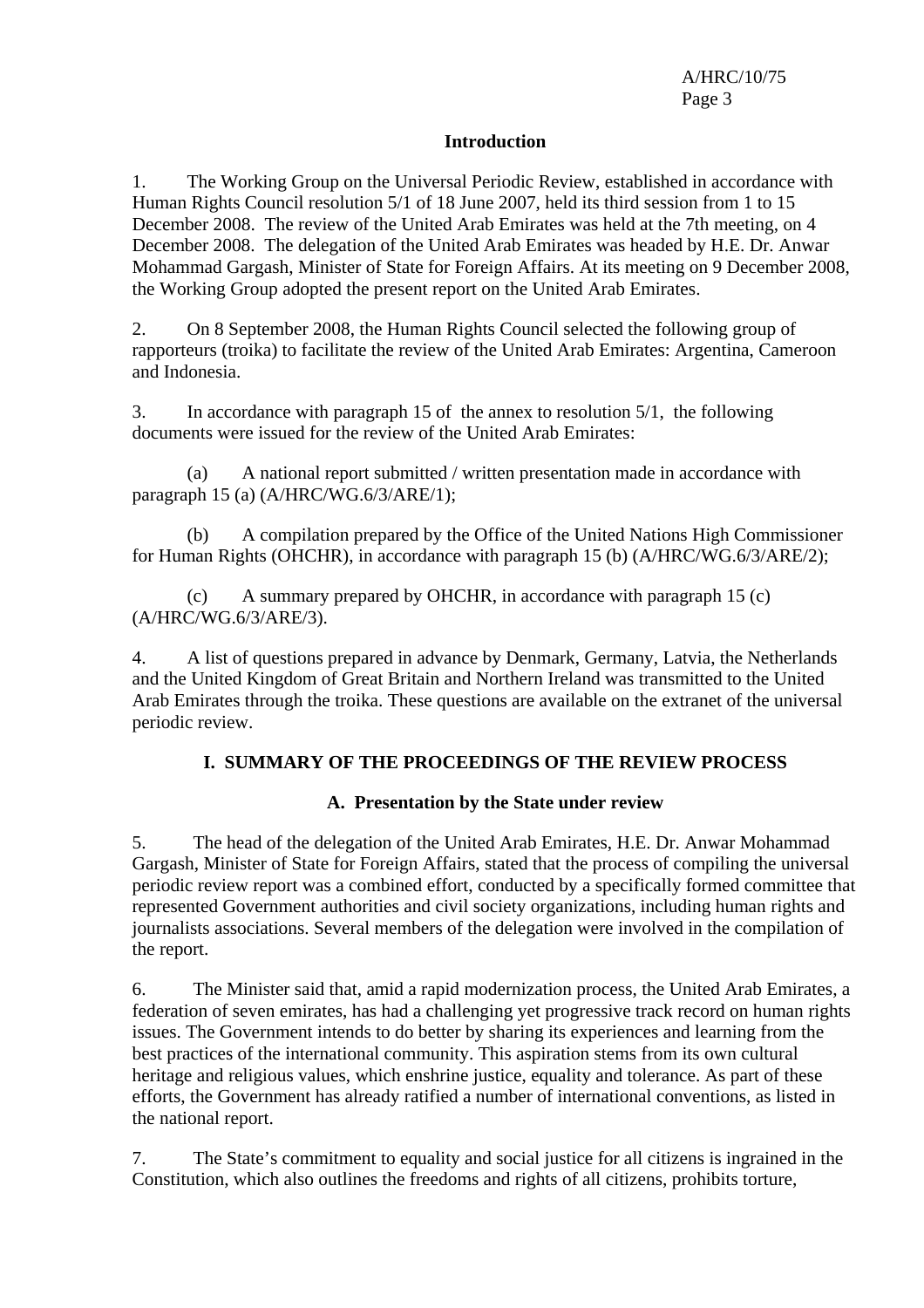arbitrary arrest and detention, respects freedom of speech and press, peaceful assembly and association, as well as religion. Moving forward, the Government is committed to studying the framework for accession to the Convention against Torture and other Cruel, Inhuman or Degrading Treatment or Punishment. The United Arab Emirates has amply demonstrated its commitment to these principles through the enactment of several laws that have been effectively implemented.

8. The population has a high standard of living and is now reaping the benefits of investment in education, health and social services: more than 648,000 students were enrolled in 1,259 public and private schools in 2007/2008 and the Government's policy of guaranteeing free education up to university level has resulted in a 93 per cent literacy rate. Today, there are over 60 public and private universities in the country, and a commitment to raising the age for compulsory education to 18 years.

9. Rapid advancement in health-care facilities drastically reduced infant mortality to about 8 per 1,000 births in 2008 and raised the average life expectancy age to 77 years for men and 80 for women.

10. The Government's strategy focuses on ensuring country-wide sustainable development, which includes enacting legislation and special regulations for the assimilation of people with special needs and other vulnerable groups; increasing rehabilitation and training programmes in partnership with other local and private institutions; providing free or subsidized housing; training social welfare dependents for the job market; providing financial assistance to those in need; and enacting legislation to encourage local institutions, individuals and the private sector to provide social services.

11. The country's social security policy illustrates this effort: in 2008, the Government allocated over \$600 million in financial assistance to 16 vulnerable sections of society, numbering nearly 38,000 people, with the elderly, disabled, orphans, widows and divorced women topping the list of beneficiaries. The State is committed to acceding to the Convention on the Rights of Persons with Disabilities.

12. With regard to the protection of children, the State has taken substantive measures concerning adequate childcare, enacting legislation that regulates children's rights to health care, education and a protected upbringing. It is committed to accession to the protocols of the Convention on the Rights of the Child.

13. The State regards political participation, women and labour as critical to its pursuit of a positive human rights record. Major steps have been taken in recent years to modernize and institutionalize the Government structure, to make it more responsive to the needs of its growing population and to widen avenues of participation. It has a tradition of direct political participation, popularly known as *majlis* or council, which has existed for centuries. The tradition of consultation and dialogue was reflected in the establishment of the United Arab Emirates federation in 1971, as well as the consultative body of the nation, the Federal National Council, soon after. At the local level, individual emirates have consultative mechanisms that hear complaints and suggestions from the people, and ensure they have a voice in the decisionmaking process.

14. The political modernization plan outlined by the President Sheikh Khalifa bin Zayed Al Nahyan is a multi-stage process. With the intention of making the Federal National Council a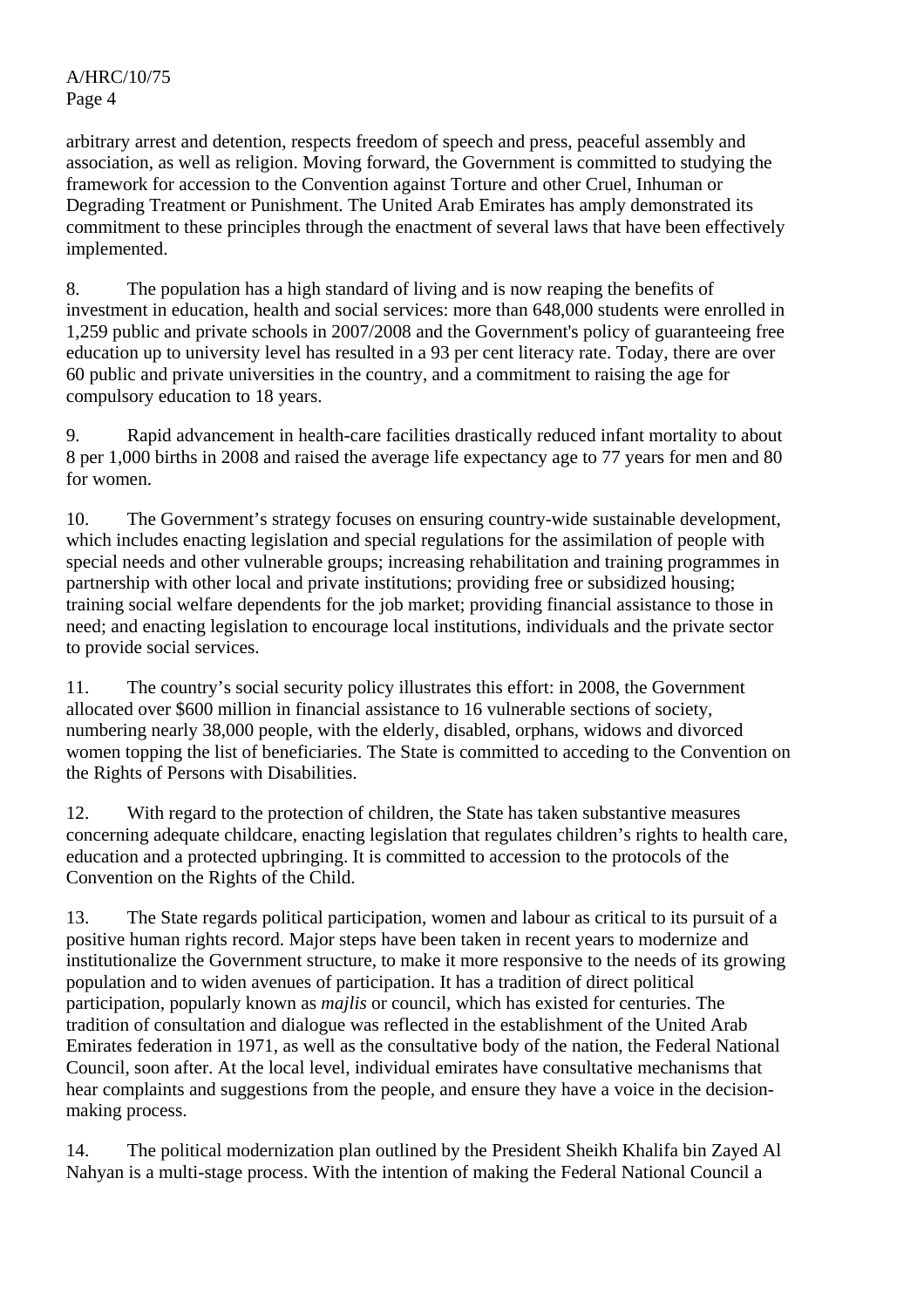A/HRC/10/75 Page 5

representative body and enhancing its role and authority, landmark elections in 2006 saw half its members elected to public office via an electoral college of nominated citizens. Moving forward, the country is considering how to increase the Council's scope of authority and responsibility leading to comprehensive and direct elections of half its members. On 2 December 2008, constitutional amendments were approved by the Supreme Council to fulfil a part of this plan.

15. Secondly, contrary to misconceptions that women are a restricted group in society, women are in fact at the forefront of the Government and private sectors. Currently, nearly half of students registered in 1,259 schools across the country are girls; about 75 per cent of all university students are women.

16. Women account for nearly 30 per cent of the national workforce and currently occupy posts ranging from civil servants to engineers and bankers, as well as traditional jobs in teaching and health care. In recent months, the judiciary has appointed women to a number of high-level positions, and more such efforts are expected. In politics, 63 of the 452 candidates who contested the elections were women. One woman was directly elected and the Government also nominated eight others to the 40-member Council, which translates into a 22.5 per cent share of seats, compared to the world average of 17 per cent. Women form 60 per cent of Government sector employees, of whom 30 per cent occupy high-level posts. In February, a Cabinet reshuffle increased the number of women ministers to four.

17. The Government's holistic approach to women's issues has resulted in a number of social support initiatives; among these, the Dubai Shelter for Women and Children was established to provide support and psychological care to victims of human trafficking, domestic violence, family neglect or employer abuse. Other organizations offer similar social services. Further, the Government has ratified the Convention on the Elimination of All Forms of Discrimination against Women.

18. A large part of the country's population is made up of culturally-diverse foreign workers, with over 200 nationalities represented, attracted by positive employment opportunities. As a member of the International Labour Organization (ILO), the Arab Labour Organization and other labour-focused multilateral organizations, the United Arab Emirates seeks to work transparently with regard to its obligations. Over the past few years, federal and individual emirate governments have instituted sweeping reforms to improve working conditions and worker rights.

19. More than 3.1 million foreign workers are contractually employed and the Government is fully committed to creating the necessary mechanisms and safeguards to protect all who reside and work in the country. Ensuring fair, punctual payment of workers is a particular priority of labour policy enforcement. In 2007, 122,000 facilities were inspected by labour ministry personnel, resulting in penalties for 8,588 violations relating to working conditions and workers' rights. More importantly, the Government is working on a new law to protect domestic workers, which will afford them far greater protection and assurances.

20. This takes forward the 2006 decision of enforcing mandatory employment contracts to protect the rights of domestic workers in relation to salary, accommodation, health care and working hours. The State is also finalizing a revised version of Federal Labour Law No. 8 of 1980, which has already been amended (in 1981, 1985 and 1986). The Ministry of Labour has introduced a complaints hotline for the general public. The State has improved dialogue with individual labour-exporting countries and established consultations at the multilateral level. This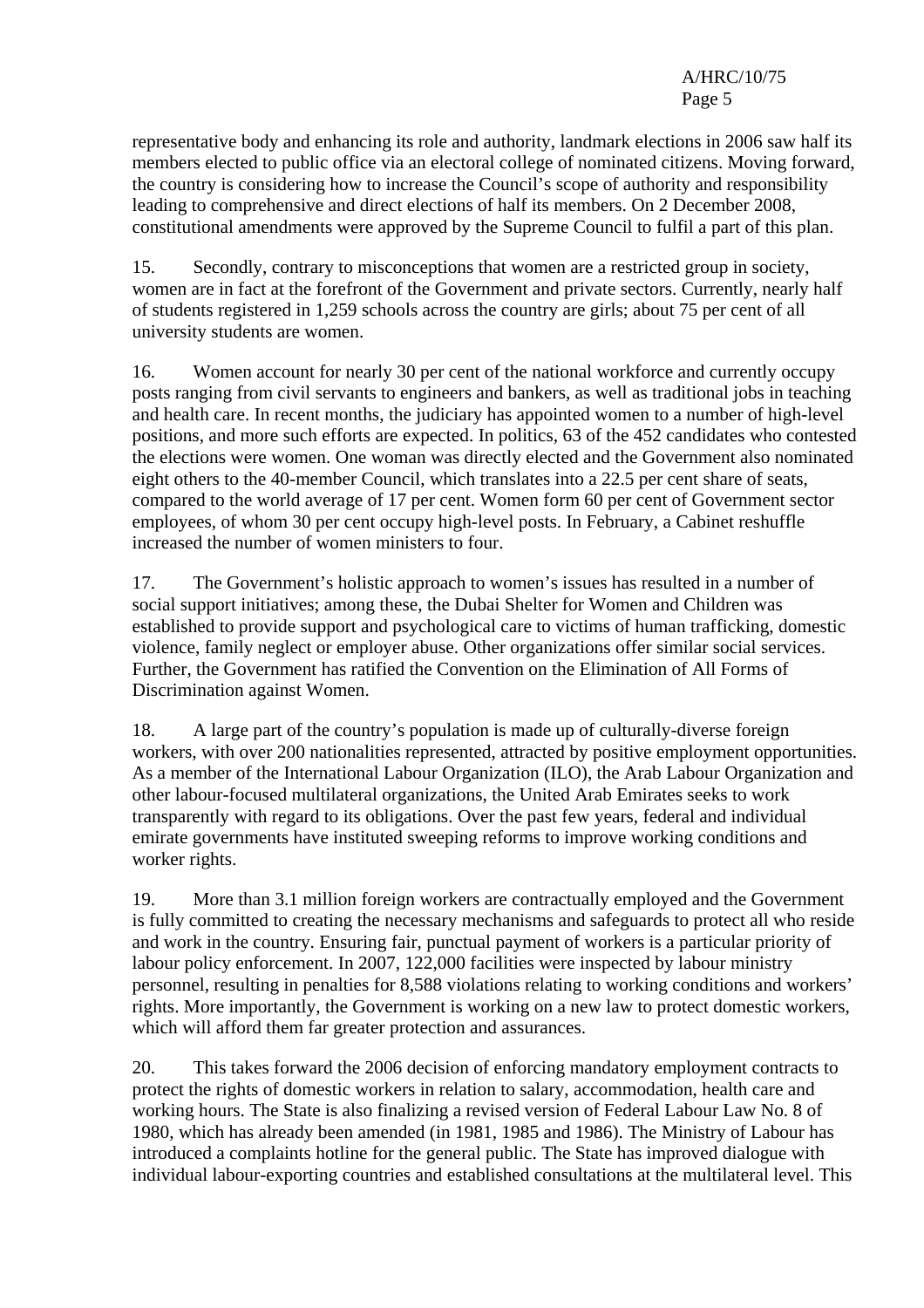includes a pilot project aimed at studying the difficulties faced by workers from the point of job recruitment in their countries until they return home after employment in the country. The unique challenge of demographics remains a key issue in terms not only of national identity but also of national security. National policies must always take this into account.

21. The Constitution affirms freedom to exercise religious worship in article 32. The Government has facilitated, in an effort to ensure social cohesion, the establishment of places of worship for various religions and sects, granting free land to build and houses of worship for many faiths. Today, there are 59 churches, two Hindu temples and one Sikh temple in the country.

22. In order to institutionalize the fight against human trafficking and protect its victims, especially women, in 2006 the Government enacted Federal Law 51, which calls for strong punitive measures, including maximum penalties of life imprisonment and covers all forms of human trafficking. While the country has ratified the Convention against Transnational Organized Crime, the Government is committed to ratifying the Protocol to Prevent, Suppress and Punish Trafficking in Persons, especially Women and Children.

23. A Cabinet order established the National Committee to Combat Human Trafficking in 2007 to give teeth to Federal Law 51 and create a coordinating body for anti-human trafficking efforts at all levels in member emirates. The Government has also worked with UNICEF, source country embassies and non-governmental organizations to identify, rescue, rehabilitate and repatriate children who have worked as camel jockeys. In addition, as part of its effort to tackle this crime globally and take a lead in this fight, the country contributed \$15 million to support the United Nations Global Initiative to Fight Trafficking. This included sponsoring the Conference on Trafficking in Persons in Vienna in February 2008 and actively supporting the thematic debate of the United Nations on trafficking in New York in June 2008.

24. The United Arab Emirates endeavours to improve training for law enforcement officers, especially in identifying and interviewing victims, and understanding the transnational nature of this crime. The Government is also committed to a national media campaign to enhance public awareness about the crime of human trafficking, deter criminals and highlight the existence of help lines and shelters for victims.

25. In conclusion, the Minister stated that educating people about human rights is a key part of his country's enforcement strategy. To this end, it is planning a human rights education syllabus for students of grades 1 to 12. Colleges of law and police are required to offer human rights courses, and a federal institute for judicial training and studies has been established. The State is also committed to organizing workshops, in cooperation with specialized international organizations, focusing on spreading human rights principles in line with the international conventions ratified by the State.

26. The United Arab Emirates is currently studying the establishment of a national human rights commission, in line with the Paris Principles. The Government is also looking forward to enhancing cooperation with the Human Rights Council and is committed to serving as a model for change in the region.

# **B. Interactive dialogue and responses by the State under review**

27. A number of delegations welcomed the high-level delegation from the United Arab Emirates and commended the consultative and inclusive approach adopted in preparing the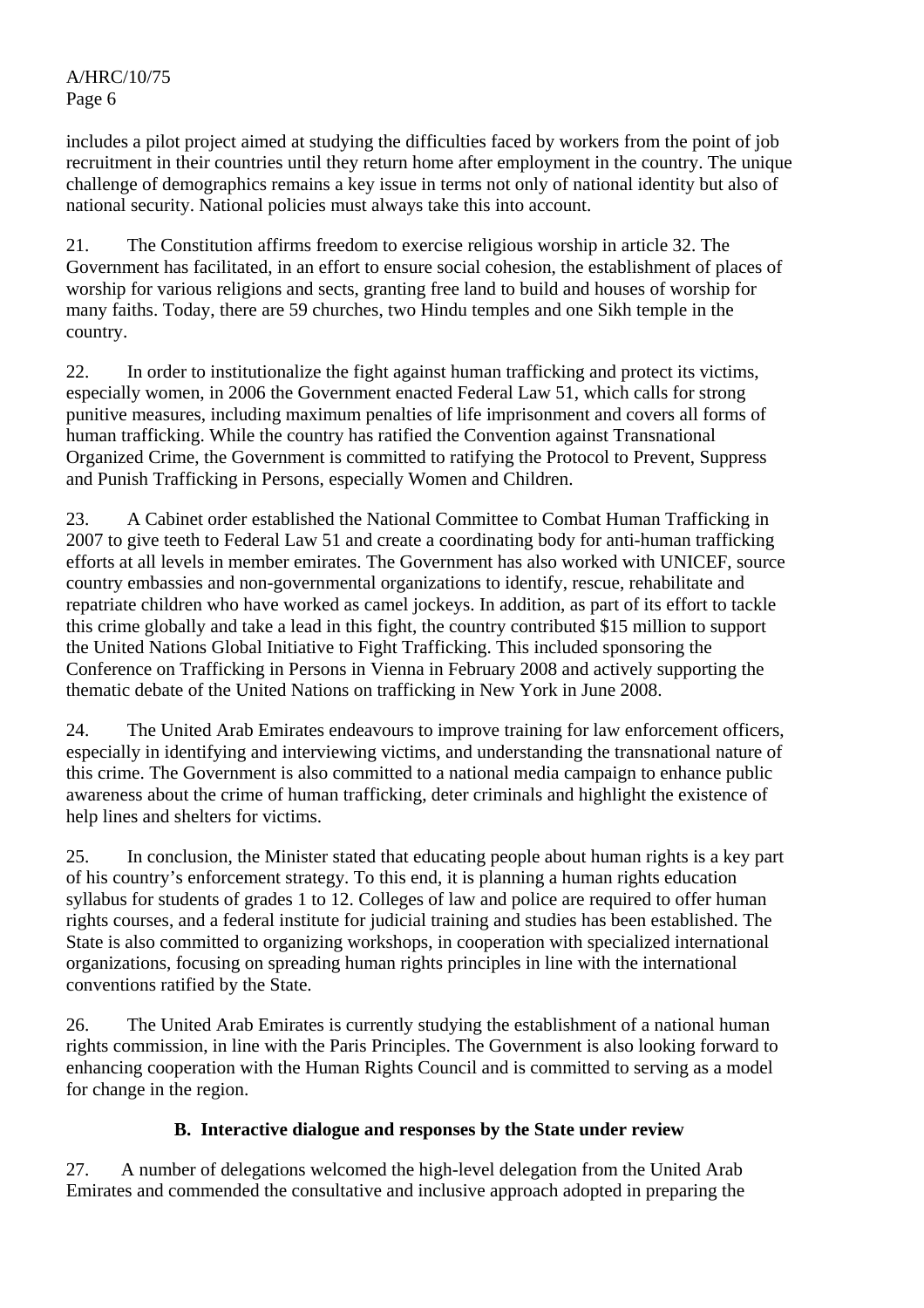national report. They were particularly impressed by innovative steps such as field visits and the construction of a website for the universal periodic review, participation of civil society, empowerment of women, the quality of education and health systems and the fight against human trafficking.

28. Qatar noted the economic support provided to OHCHR and the Global Initiative to Fight Trafficking. Citing references in the report to the country's laws on publication and on journalism, Qatar recommended that the 1980 law on publications and all other related laws take into account the evolution of freedom of expression and opinion. It invited the Council to commend and encourage the steps taken by the State to promote human rights and fundamental freedoms.

29. Venezuela (Bolivarian Republic of) referred to the right to education, observing the great efforts taken to implement programmes for the development of an education system, as in the case of the Morning School Programme. It offered its experiences in education and asked if the State had planned to introduce universal human rights principles in its school programmes.

30. Egypt expressed appreciation for the efforts made in preparing the national report, saying it covered all legal aspects that guarantee human rights. It requested further clarification on how the Government intended to strengthen the position of women and enable them to pursue advancement. It recommended that the country continue efforts to strengthen and protect human rights in accordance with international standards that are in keeping with cultural values of the Emirati people, and continue to refuse to apply any standards or principles that are outside agreed upon international human rights principles and standards, including any attempt to impose foreign values and customs on the Emirati people.

31. Saudi Arabia commended the inclusion of human rights principles in the Constitution and national laws, the ratification of core international human rights instruments and the creation, in 1998, of a ministerial commission in charge of civil liberties and human rights. It recommended that the State continue with its achievements in human rights and take them into account as an encouraging factor for the promotion and protection of human rights. Saudi Arabia asked about measures taken to protect the economic and social rights in the country from the fallout of the international economic crisis.

32. Singapore indicated that the State hosted, in January 2008, a ministerial consultation on overseas employment and contractual labour for countries of origin and destination in Asia. It noted that the State has called on employers to provide adequate housing and access to basic health-care services for all migrant workers and created bank guarantees that earmark funds for worker compensation. It added that labour laws punish those who employ or harbour illegal workers. Singapore said the State is addressing the issue of human trafficking seriously, going beyond the enforcement of the law to assist victims.

33. Bahrain noted the State's efforts to combat human trafficking, including through adoption of a national law, creation of a national commission and accession to relevant international instruments. Bahrain complimented the State for its pioneering and considerable experience in ending employment of children in camel racing. It recommended that the State invite the Special Rapporteur on trafficking in persons**,** especially women and children, to visit the country and asked for more information about the national strategy for combating human trafficking.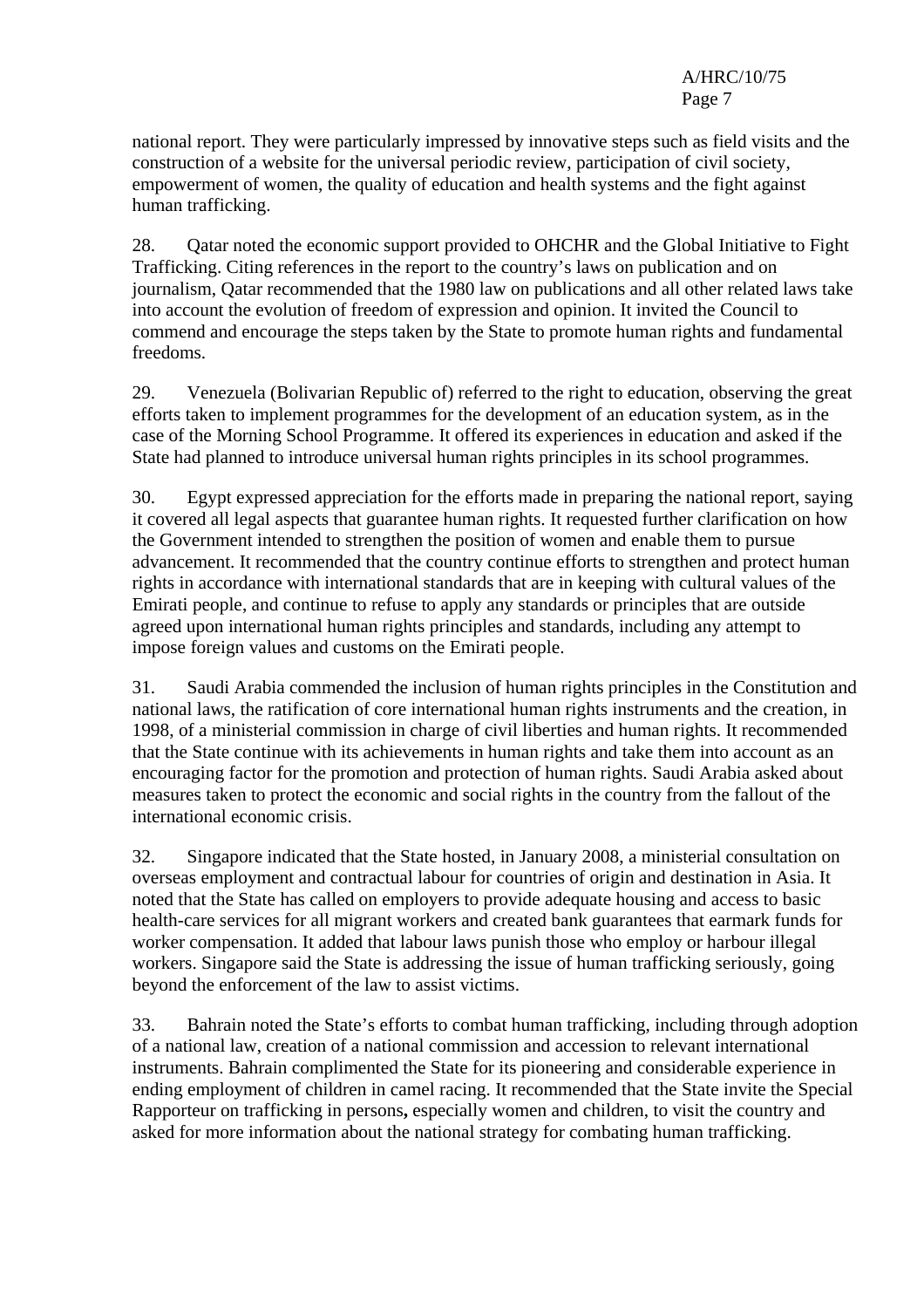# A/HRC/10/75 Page 8

34. Pakistan indicated that the country's commitment to human rights is reflected in its detailed constitutional provisions. Pakistan noted that significant steps have been taken to ensure sustained progress in political and legislative reforms and gender equality, and requested information about policies for the protection of workers' wages and any mechanisms established for the settlement of labour disputes. Pakistan recommended that the State continue to strengthen its labour laws and improve the working/living conditions of workers.

35. Kuwait commended the State for the level of development of its educational system and recommended that it establish a workshop on education to exchange views and experiences with developed and developing countries.

36. Nepal stressed that the State remained a leading country in the Abu Dhabi Dialogue, noting that a pilot project was launched in 2008 to foster cooperation with countries in the region to tackle the complex issue of migrant workers. Nepal requested elaboration on progress made since the beginning of the project.

37. Sri Lanka congratulated the State for developing legislation on migrant workers. It cited advisory inter-ministerial meetings on the problems of foreign labour, particularly those from Asian countries, such as the Abu Dhabi meeting on workers from countries of origin and recipient countries. It asked the State what policy is being followed in connection with this experience; if it had succeeded in developing social protection systems for these workers; and what measures had been taken to guarantee adequate housing to them.

38. The United Kingdom thanked the delegation for answers to its advance questions on freedom of religion, human rights and counter-terrorism, racial discrimination and the Committee on the Elimination of Racial Discrimination. It welcomed, inter alia, the commitment made to consider the establishment of a national human rights institution, in accordance with Paris Principles. It remained concerned about the treatment of migrant workers and domestic staff, recommending that the State (a) take further steps to improve the situation of migrant labourers and domestic staff. It also noted concerns on racism in the country – expatriate communities form more than 17 per cent of the resident population – and recommended (b) further steps to eliminate racial discrimination and to promote freedom of religion and belief. While welcoming civil society involvement in the preparation for the present review, it asked what plans existed to involve them in the follow-up to it, recommending that the State (c) continue dialogue with civil society in the follow-up and implementation of the review and establish a standing forum to facilitate such dialogue and enable greater mutual understanding.

39. Djibouti noted with satisfaction the establishment in April 2006 of the National Committee to Combat Human Trafficking. It noted that the State had signed a child protection agreement with UNICEF in 2005 as part of efforts to provide for the social and psychological rehabilitation, repatriation and local integration of child camel jockeys, asking what concrete measures had been taken to implement this programme. Djibouti recommended that the State vigorously pursue efforts to promulgate a national law that guarantees better protection for children, and that the general principle of the best interest for the child, as contained in article 3 of the Convention on the Rights of the Child, be duly reflected in that law.

40. India commended the State for, inter alia, taking strides towards the empowerment of women. India mentioned that it follows with interest measures taken to improve the working conditions of workers and that it is actively engaged with the State at the bilateral and regional levels in this regard. It complimented the State for its comprehensive development strategy.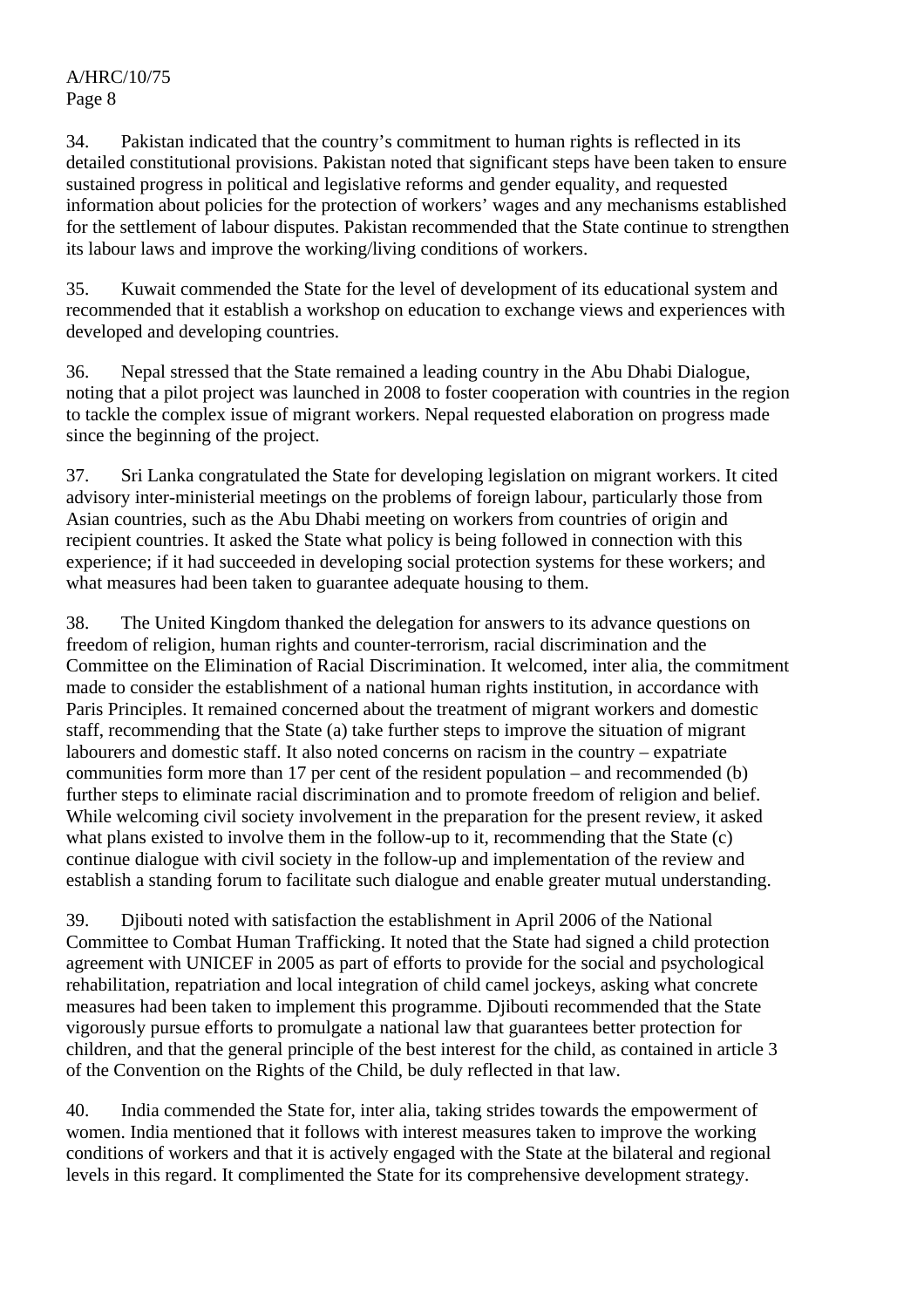41. Oman noted that the State included the fundamental principals of human rights, as enunciated in the Charter of the United Nations and the Universal Declaration of Human Rights, in its Constitution and legislation and ratified core international instruments. It requested information regarding health-care systems for the aged. It hoped that the State would continue efforts to promote human rights, taking into account the customs and traditions of Emirati society.

42. Yemen commended the State's efforts to protect human rights. It asked for information on specific policies for the protection of children and recommended the enactment of national legislation to protect their rights.

43. Bhutan congratulated the State for, inter alia, its success in the eradication of illiteracy, provision of extensive health-care and social welfare services for its peoples. Bhutan also commended the measures adopted to exclude all under-age children from camel racing and asked whether the Government intends to enact national legislation to prevent such practices.

44. Indonesia commended the adoption of the Federal Anti-Human Trafficking Act in 2006 and requested information on the progress and challenges faced following its inception. Indonesia also noted the interest in improving the status of women through national legislation and the ratification of the Convention on the Elimination of All Forms of Discrimination against Women. It recommended that efforts be continued to strengthen the rights of women and to further the advancement and development of women's rights in the international arena.

45. Cuba highlighted the State's economic achievements and the progress in the improvement of living conditions of migrant workers. It requested detailed information about mechanisms used for conflict resolution and how their effectiveness in protecting migrant workers' rights. It recommended studying the possibility of a law that specifically addresses the situation of domestic workers, to preserve their fundamental rights and protect them from abuse by their employers.

46. Palestine commended the State's accomplishments in education, health and social care, and measures taken to ensure the participation of women in politics. It noted that more than 150,000 Palestinians reside in the country and stressed that they enjoyed all rights. Palestine enquired about the model for the contractual labour cycle management, one of the outcomes of the Abu Dhabi Dialogue held in 2008 between labour-exporting and labour-importing countries.

47. Lebanon said many countries have been making efforts to integrate human rights culture into their educational systems through ad hoc national plans of action. Lebanon sought information on the inclusion of human rights culture into educational curricula.

48. The Democratic People's Republic of Korea noted that the principles of major human rights instruments, such the Universal Declaration of Human Rights, were well incorporated into domestic legal documents, and noted also the State's accession to a number of human rights treaties. The State has steadily been making contributions to the projects of international agencies, such as to UNICEF in the field of social and psychological rehabilitation of children and the United Nations GIFT campaign and with the United Nations Office on Drugs and Crimes in combating human trafficking. The delegation sought additional information on concrete measures to be taken to ensure the rights of the elderly and the disabled.

49. The Syrian Arab Republic stated that the national report shows the State's steps towards the promotion and protection of all human rights and the implementation of its international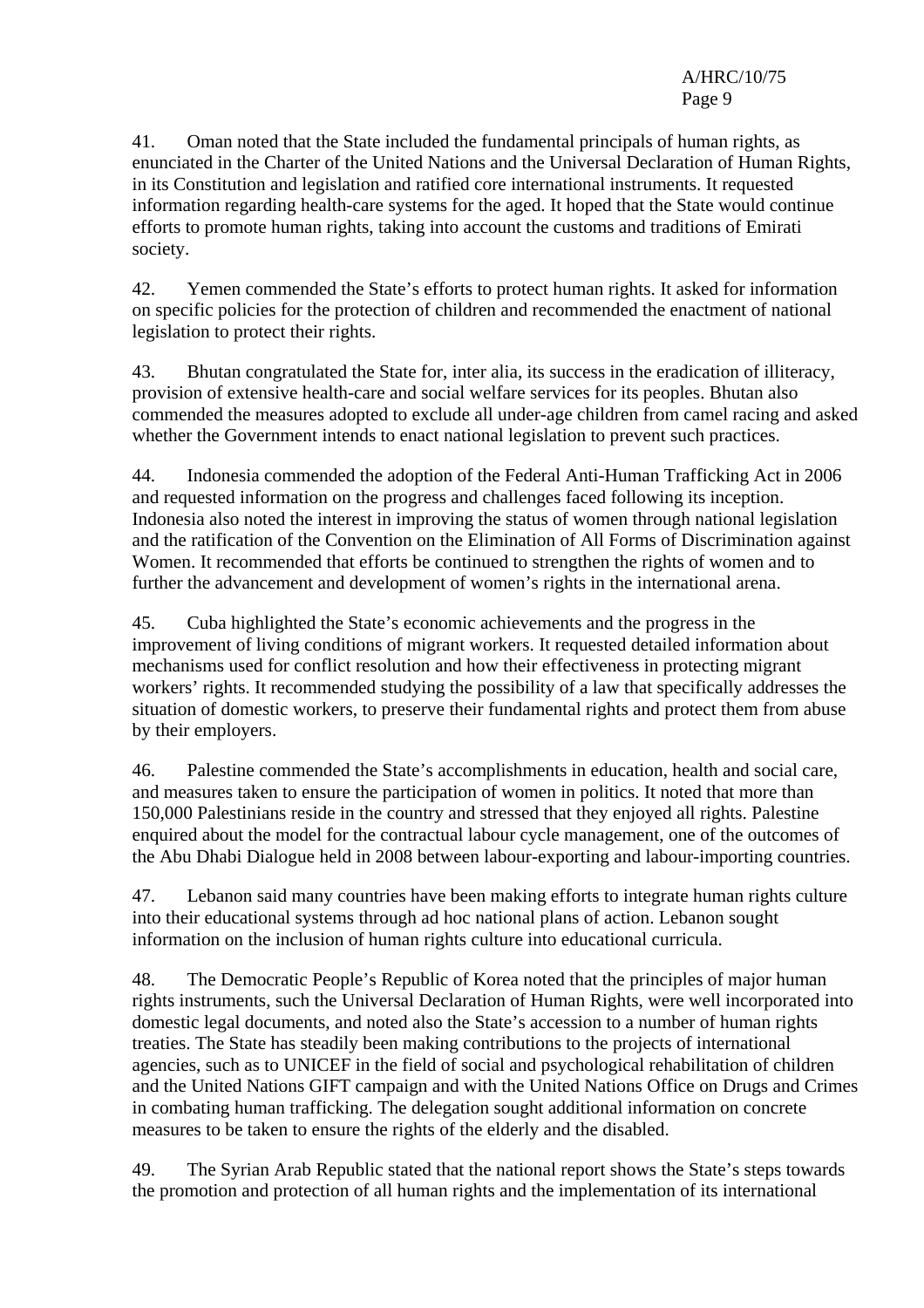obligations. It asked about the measures taken to develop remote regions and future plans and programmes in this regard and recommended that the State pay attention to the development of infrastructure in remote regions.

50. Algeria recognized the qualitative evolution of the human rights situation with regard to women and children, noting also the Government's efforts to protect the rights of foreign workers and combat human trafficking. Algeria said the country has enacted legislation to fight terrorism and protect human rights. Algeria requested further information on those laws and recommended providing human rights training to law enforcement authorities in charge of combating terrorism.

51. Finland asked whether the Government is engaged in active preparations to accede to the International Covenant on Civil and Political Rights, and, pending this accession, how civil and political rights are protected. It recommended that the State ratify all of the most significant international human rights instruments, particularly the Covenant. Finland remained concerned about how these rights, including economic, social and cultural rights, are respected and asked how the Government intends to improve access to adequate housing of the migrant community.

52. The Libyan Arab Jamahiriya noted that the national strategy for the advancement of women was an indication of the important role of women in society. It asked about the system pursued in the development of health care for migrant workers, and appreciated the measures taken by the State to accede to the Convention against Torture and to examine the possibility of acceding to the two optional protocols to the Convention on the Rights of the Child.

53. France noted that migrant workers are often victims of precarious and abusive living and working conditions and asked what measures were taken to help victims, particularly female migrant workers. France also asked what efforts will be made to continue promoting gender equality in law and in practice. It recommended (a) signing and ratifying the additional protocol to the United Nations Convention against Transnational Organized Crime to effectively fight against human trafficking; (b) taking concrete measures to limit the number and extent of restrictions on the right to freedom of expression and freedom of the press; (c) continuing efforts to advance the right to assembly, especially by adopting measures that allow for the creation of associations, trade unions and envisage the creation of political parties; (d) establishing a moratorium on executions and seriously considering its complete abolition; and (e) signing the International Convention for the Protection of All Persons from Enforced Disappearance.

54. Germany commended the State for organizing the Gulf Cooperation Council Conference on Contractual Labour, held in Abu Dhabi in January 2008, while taking note of the concern expressed by the Special Rapporteur on migrant workers, according to which the sponsorship system renders migrant workers vulnerable because their permits are linked to one employer. Germany asked how the Government assesses the impact of the sponsorship system and what measures are taken to protect workers from resulting dependence. Germany welcomed all steps to improve the rights of migrant workers and recommended considering the possibility of introducing amendments to national laws on citizenship, so that female citizens married to noncitizens can pass on their nationality to their children in the same way that male citizens married to non-citizens do.

55. Italy noted with satisfaction the de facto moratorium of the use of the death penalty since 2002, and that the State had not voted against recent United Nations resolutions on the establishment of a moratorium. However, it expressed concern at the broad scope of national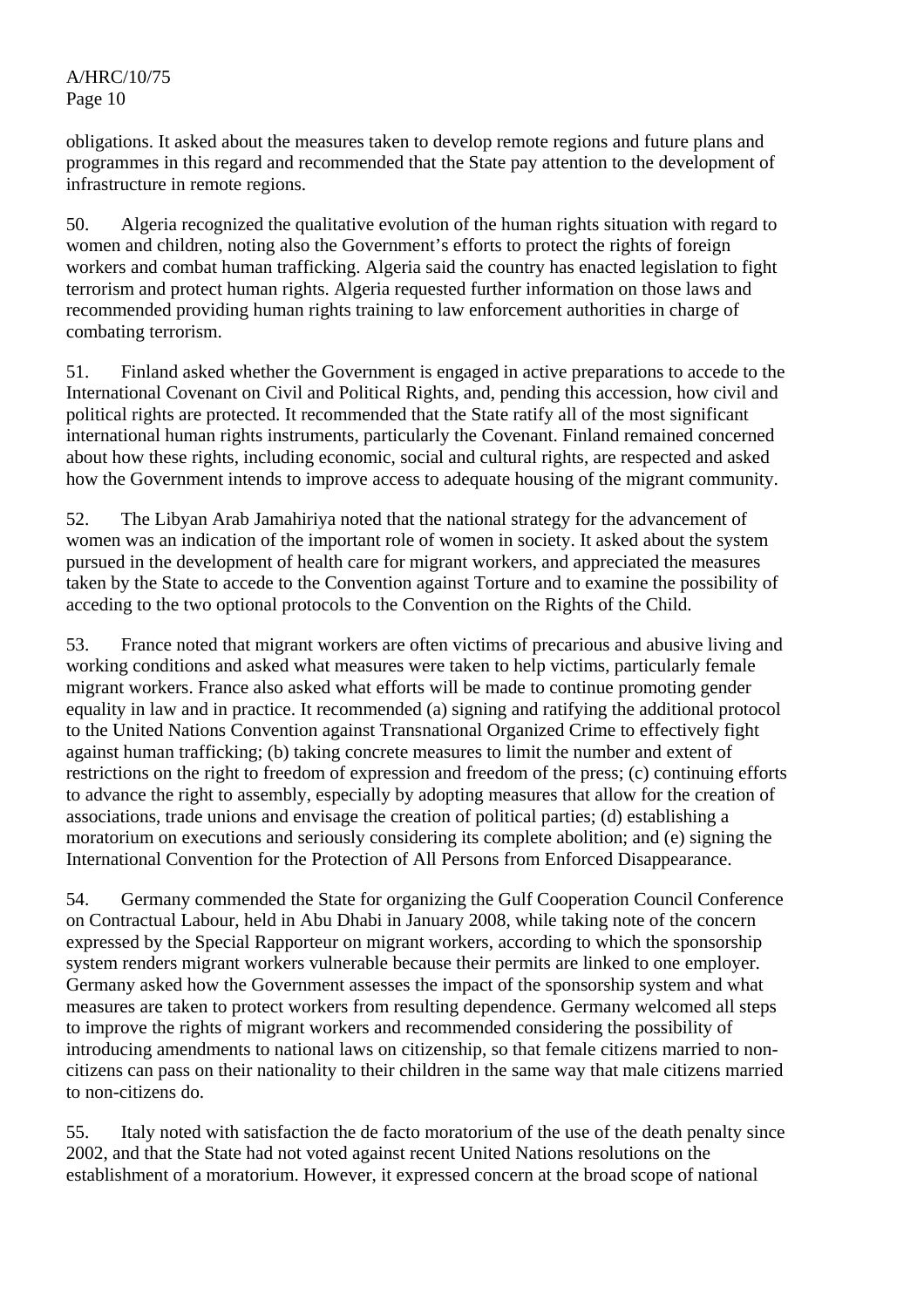legislation on the death penalty, which goes beyond the most serious crimes as liable to capital punishment. Italy recommended that the State (a) consider, as a first step, amending its legislation on the death penalty to restrict its scope and adjust it to international standards, and (b) consolidate the de facto moratorium on the use of capital punishment with a view to adopting a legal moratorium. Italy welcomed that freedom of religion is legally protected, but noted that there appeared to be restrictions on the ability of non-Muslim religious communities to practice their faith, and that apostasy is considered an offence. It recommended that the State (c) consider aligning its legislation with the provisions of article 18 of the International Covenant on Civil and Political Rights. It also recommended that the State (d) pursue and reinforce current efforts to address allegations and reports of discriminatory treatment of migrant workers, especially those related to ill treatment of female domestic workers.

56. The Russian Federation said that the State attached great importance to cooperation with other countries and showed readiness in cooperating in the universal periodic review. It sought detailed information concerning the policy regarding protection of persons with disabilities, and what practical steps had been taken in this connection. It also asked how the State ensures that rights and fundamental freedoms are protected by its anti-terrorist legislation.

57. Mexico noted with satisfaction the progress made with regard to women's rights, and sought detailed information on measures taken to promote de facto and de jure gender equality. It recommended that the State (a) study the possibility of withdrawing its reservations to the Convention on the Elimination of All Forms of Discrimination against Women with regard to equality, particularly those based on nationality, and the celebration of civil acts and marriages. Mexico applauded efforts to protect migrant workers' rights, asking what measures had been taken to end abusive practices in the workplace and improve the living conditions of foreign workers, particularly those who are undocumented or without a valid visa. It recommended that the State (b) take the necessary measures to guarantee access to civil, penal and labour justice, and assistance and consular protection for all migrants, regardless of their migratory status, to ascertain their rights in cases of abuse. It also sought information on measures taken to ensure that those deprived of their liberty enjoy the rights recognized by international law, in particular the revision of their case and, if taken to court, the procedural guarantees.

58. Regarding the situation of migrant workers, the delegation said that the State has launched a pilot project on contractual labour with the Governments of India and the Philippines. Its implementation will start at the beginning of 2009, in four stages: preparation in the country of origin; transfer and work in the country of destination; preparation for return; and return to the country of origin. Best practices during the full cycle will be established to protect workers and prepare a multilateral memorandum to be presented to the sending and receiving States in the Abu Dhabi Dialogue group.

59. The delegation noted that workers with temporary contracts get a health-care card allowing them free health care. There is also, in some emirates, health insurance covering all workers and paid for by the employers; its generalization to the whole country is being examined. The Labour Ministry is studying the possibility of setting up a new comprehensive work insurance. The law on labour relations and decisions and directives by the Labour Ministry aims at the protection of workers' salaries. The Ministry also set up an office dedicated to the protection of salaries. It requires that companies asking for collective work permits or electronic quota provide adequate housing to their workers, with respect of specific criteria. The delegation mentioned that access to dispute-settlement mechanisms is a right guaranteed to all workers. If the Ministry, which receives workers complaints, is unable to solve the dispute amicably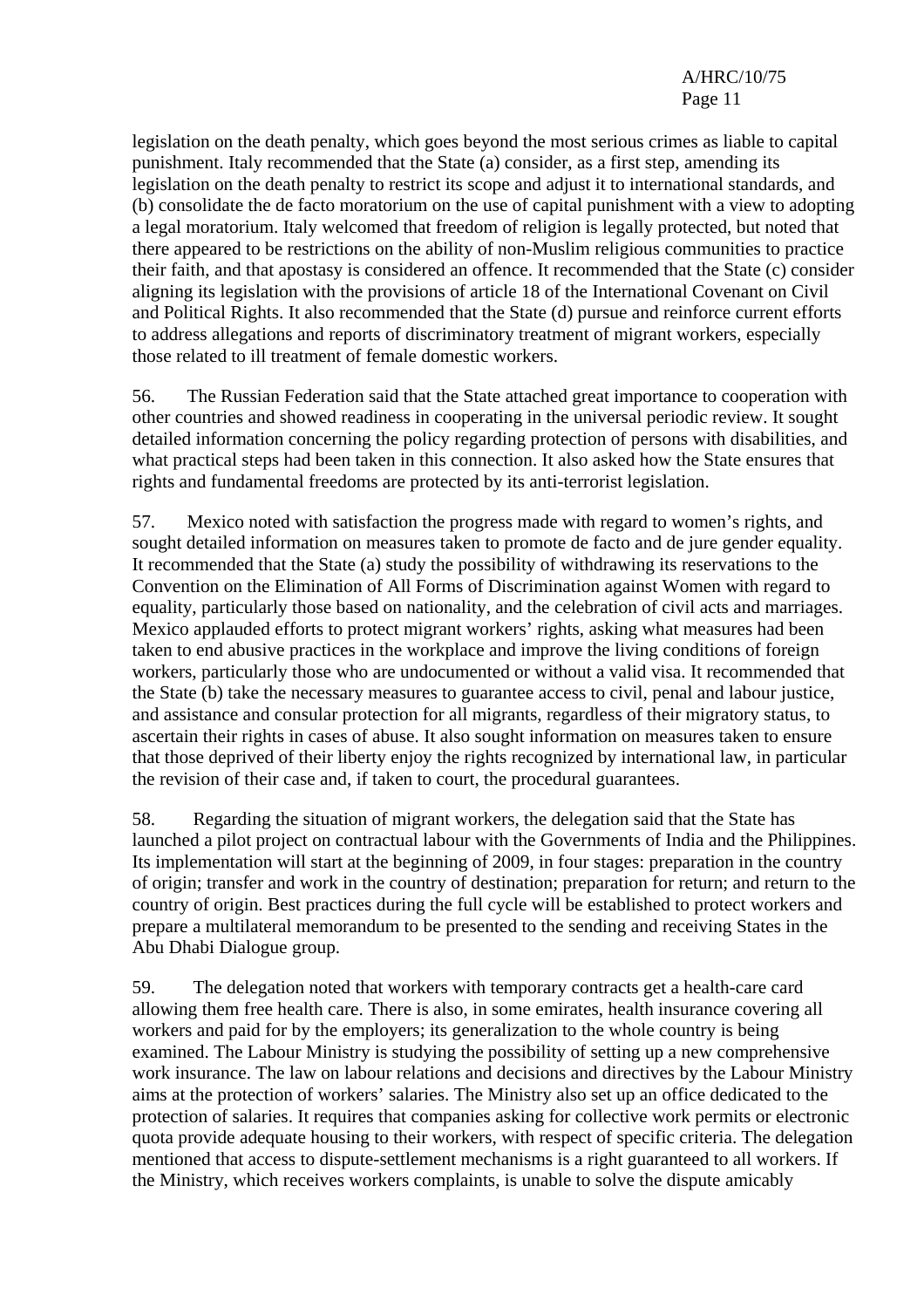A/HRC/10/75 Page 12

between the parties, the issue is then sent to the courts and the worker bears no costs in this regard. Free on-line and telephone line services were set up by the Ministry to communicate with workers and employers and to provide them with different services.

60. The delegation indicated that the State has developed a strategy to combat human trafficking, covering legislation, implementation, protection and international cooperation. Efforts are now focused on implementation and increased awareness. The Government attaches considerable importance to the protection of children through the adoption of laws and the implementation of a number of plans. It put in place a number of kindergartens in cities and villages and in different ministries and public institutions, which also supports women's work. The Government supports disabled children and children with special needs; in 2008, 750 juvenile delinquents, including 82 girls, have been received in special centres. With regard to fighting terrorism, the State adopted a law in 2004 and aims to strike a balance between its capacity to deal with this crime and the guarantee of human rights and fundamental freedoms.

61. Switzerland acknowledged that the death penalty is rarely executed. It recommended (a) the declaration of a moratorium on the death penalty as a first step towards its abolition, in compliance with General Assembly resolution 62/149; (b) ratifying the main international human rights instruments, especially the International Covenant on Civil and Political Rights, the International Covenant on Economic, Social and Cultural Rights and the Convention against Torture. Switzerland noted the creation of a Global Compact network in Dubai in April 2008, and sought information on measures taken to urge relevant enterprises to respect the 10 principles of the Global Compact.

62. Noting that consensual sexual activity between people of the same sex is forbidden by law in the country, Sweden recommended that the Government (a) consider additional policy measures to promote tolerance and non-discrimination on the grounds of sexual orientation. Sweden noted that corporal punishment of adults is practiced in the country, and recommended that (b) it consider legislative changes to repeal corporal punishment and bring legislation into line with international human rights obligations. Sweden recommended that it step up efforts to ensure that economic, social and cultural rights of migrant workers are fully respected.

63. Maldives welcomed the political modernization process announced in 2005, which lays down a clear vision for a democracy founded on the promotion and protection of human rights. In terms of recommendations, Maldives suggested that, building on the decision to accede to the Convention against Torture, the State might also consider ratifying the Optional Protocol thereto.

64. Jordan commended the State's efforts and initiatives to promote human rights, in particular empowerment of women, freedom of expression and opinion, the rights to education and health. It asked about practical measures to realize the right to health and the protection of patient's rights. It also commended the State for the importance accorded to humanitarian activities and its cooperation with international humanitarian organizations.

65. Morocco noted the involvement of civil society in preparation of the national report, and echoed the delegation's statement on the dissemination of human rights values, through the education system and awareness-raising exercises. It noted that the report mentioned human rights education and training, and asked what additional measures were being taken to disseminate human rights values. Morocco recommended that the State put in place a concrete national strategy to disseminate a culture of human rights, in order to ensure their long-term protection.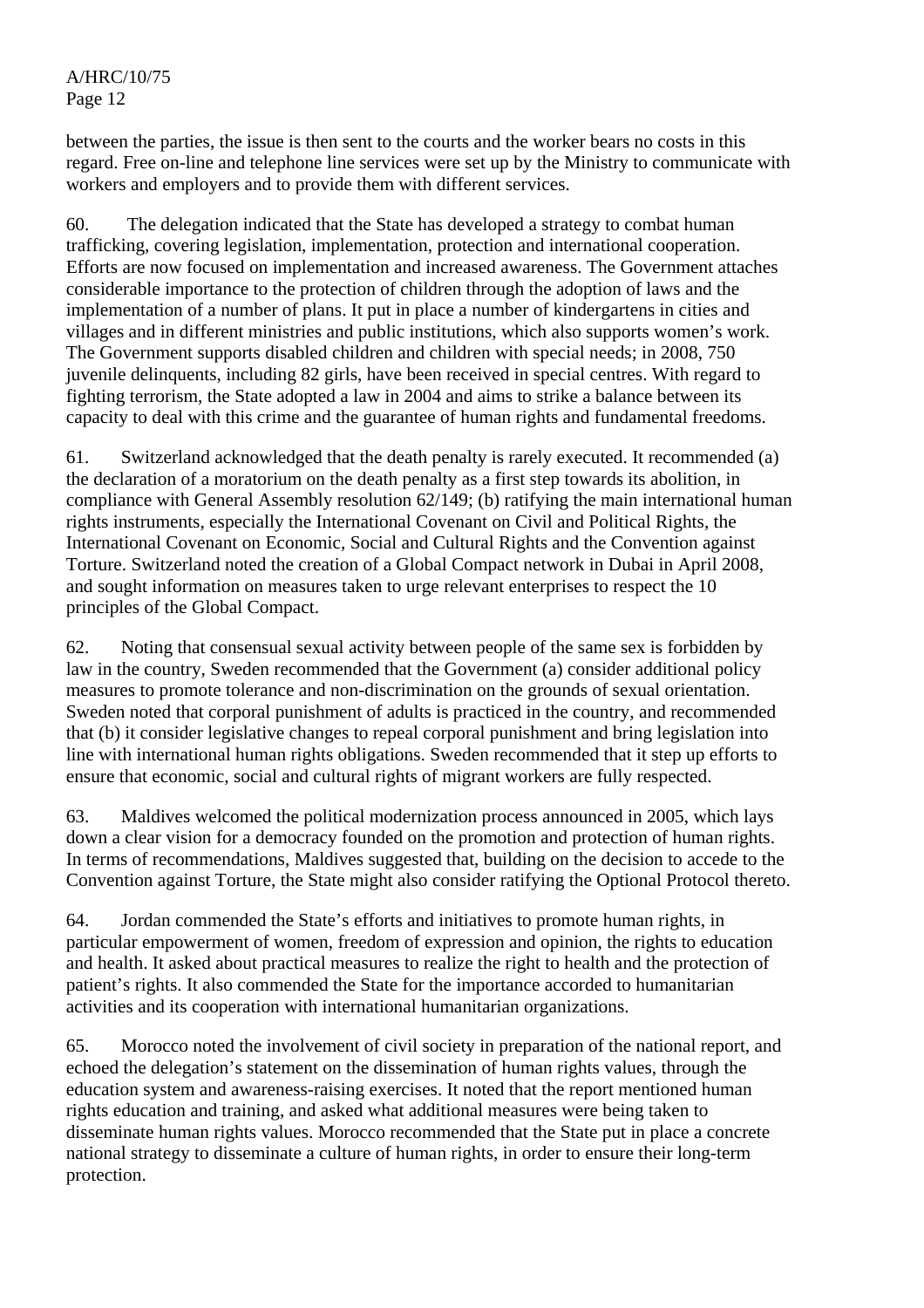66. Norway recommended that (a) the intention of the decree that no journalist should receive prison sentences for his/her publications is secured through the enactment of a modernized press and publications law; (b) a new law should ensure the right to freedom of expression, assembly and association, in accordance with international human rights law; the State (c) continue its recent move to open websites with a view to bringing the regulation of Internet use into line with international law; the State (d) protect and respect freedom of expression and association of human rights defenders in accordance with the Declaration on Human Rights Defenders. Norway recognized the State's efforts to improve the situation of migrant workers and recommended (e) including the right to organize, bargain collectively and strike in the law; extending the labour law to cover all groups, including domestic employees and farm labourers; and making this law known to the public through awareness campaigns.

67. Chile congratulated the State for the generous grant that allowed the launching of the United Nations Global Initiative to Fight Human Trafficking in 2007. Chile recommended (a) the establishment of a moratorium on the application of the death penalty with a view to abolish it; (b) ratifying the fundamental labour conventions, in particular ILO Conventions 87 and 98, as well as the Convention on the Protection of the Rights of All Migrant Workers and Members of Their Families; (c) ensuring that men and women enjoy the same rights with respect to marriage, including the selection of spouse, dissolution of the marriage, child custody and inheritance.

68. The Philippines recommended that the Government (a) continue to build on and strengthen efforts to protect migrant workers' rights, particularly the rights of women migrant domestic workers; (b) continue to pursue active cooperation and dialogue with the countries of origin of migrant workers. Furthermore it stressed that the Federal Anti-Human Trafficking Act and National Committee to Combat Human Trafficking can serve as a model for other countries. It recommended that the State (c) share its experiences and best practices with other countries on establishing national legislation and mechanisms and pursuing international cooperation, to curb human trafficking. It also recommended that the State (d) continue to provide assistance to developing countries as a means of helping improve the enjoyment of human rights in other parts of the world.

69. Albania noted that, despite the fact that the State maintains the death penalty, it has recently shown readiness to make important progress in this area. Albania recommended that the State (a) consider all possibilities and initiate a public debate with a view to adopt, as a first step, a de facto moratorium on the enforcement of the death penalty; and (b) accede to the Convention against Torture.

70. Malaysia fully agreed with the State on the institutionalization of economic, social and cultural rights through policies and programmes, such as the housing programme. Malaysia recommended (a) continuing to give importance to ensure economic development, including infrastructure, in remote rural areas; and (b) continuing its leadership role at the regional level, particularly with regard to facilitating dialogue and enhancing cooperation with receiving and sending States of contractual labourers.

71. Canada recommended that the State (a) implement article 2 (a) of the Convention on the Elimination of All Forms of Discrimination against Women by prohibiting discrimination between men and women in its Constitution and other appropriate legislation so as to ensure gender equality. Noting the concerns of the Special Rapporteur on migrant workers on working and living conditions of migrants resulting from inappropriate labour laws and policies, Canada recommended (b) bolstering capacity to oversee working and living conditions of migrant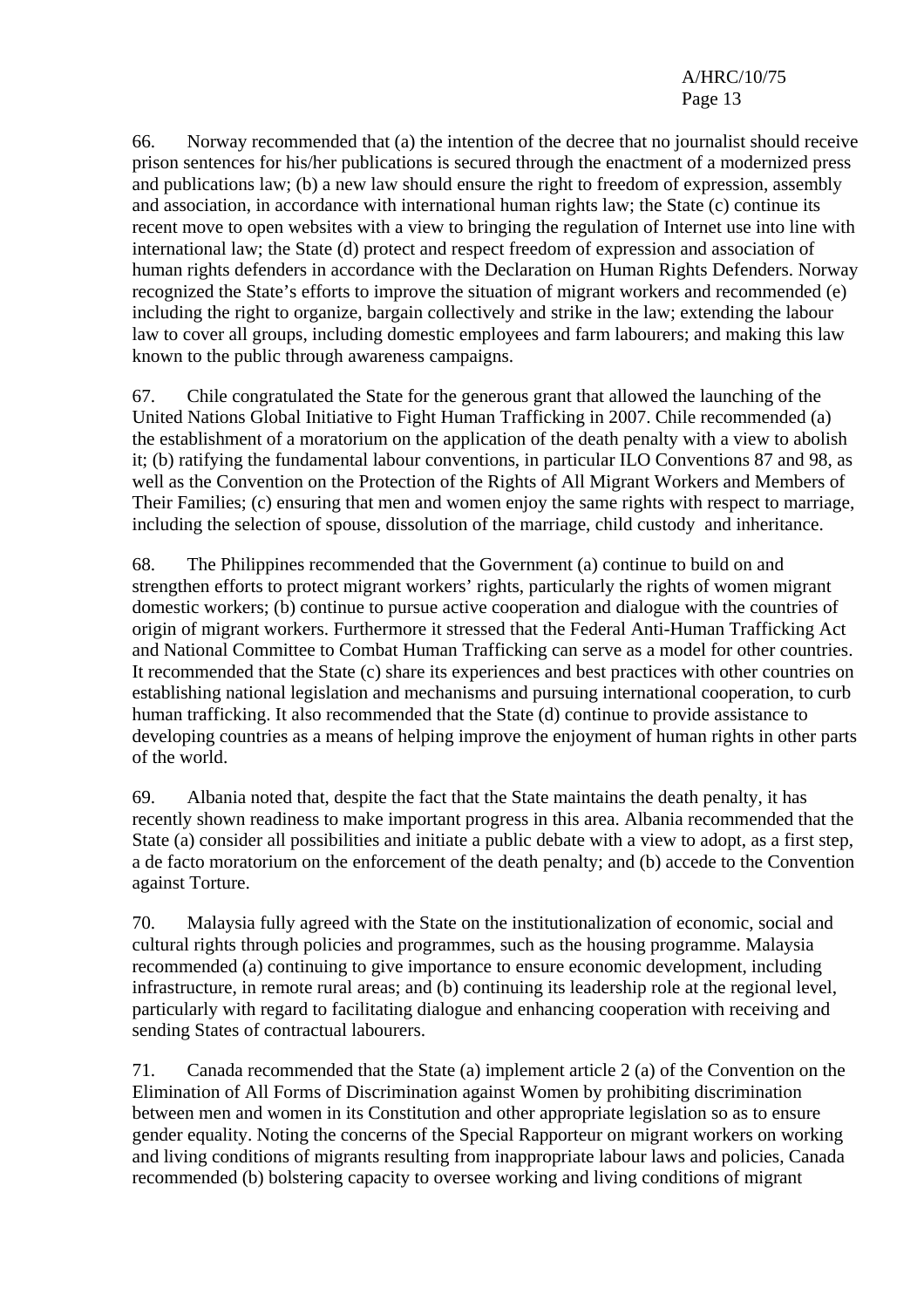workers by employing more inspectors to oversee implementation of labour laws, and (c) upholding the rights of workers to freedom of association, to organise, and to collective bargaining by recognizing these rights in domestic law and by signing on to relevant ILO Conventions. Canada also recommended (d) upholding freedom of expression of nongovernmental organizations by amending the laws limiting it and repealing punitive administrative or judicial sanctions in that regard; and (e) revising the recently proposed amendment to the Press and Publication Law to reflect article 19 of the International Covenant on Civil and Political Rights.

72. The Netherlands commended the State for its commitment to human rights, citing an exchange of experiences in the preparation process for the review. It recommended that the State (a) consider establishing an independent national human rights institution, which could advise the Government and receive and investigate complaints by the public. Regarding migrant workers, it also recommended (b) improving the freedom of association and freedom to bargain collectively, also asking why domestic workers had been excluded from existing labour legislation.

73. Brazil congratulated the State for implementing one of the first AIDS control programmes in the region, and human rights training for police officers. It asked if the State is considering raising the minimum age of criminal responsibility, taking into account the provisions of the Convention on the Rights of the Child. It also asked if there are currently conditions for the establishment of an independent national human rights institution guided by the Paris Principles and the Vienna Declaration and Programme of Action. Brazil proposed that the State (a) consider the possibility of acceding to the International Covenant on Economic, Social and Cultural Rights and the International Covenant on Civil and Political Rights. It welcomed (b) a moratorium on executions with a view to abolishing the death penalty, as provided by General Assembly resolution 62/149 ; and encouraged the Government (c) to accomplish progressively the human rights goals set by Council resolution 9/12.

74. Slovenia welcomed the process of ratification of the Convention against Torture, saying it hoped the State would also consider ratifying other human rights instruments and the Rome Statute. It also commended the preparation of a national strategy on women with UNIFEM. It recommended that the State (a) withdraw its reservations to the Convention on the Elimination of All Forms of Discrimination against Women, particularly articles 2(f), 9 and 15(2), indicating concern about laws that discriminate against women in the areas of marriage, inheritance, custody, guardianship and the right to work. In relation to domestic violence, Slovenia recommended (b) putting in place effective institutional support for victims and (c) the legislative sanctioning of marital rape. It recommended that (d) a gender perspective be fully included into the follow-up process to the review, including by conducting regular consultation with civil society and women's groups on the implementation of related recommendations.

75. Japan congratulated the State for realizing the first Federal National Council elections in 2006 and the attempt to expand its role. Japan also commended the establishment of human rights groups, such as the Emirates Human Rights Association. It noted the State's submission of reports to the Committee on the Elimination of Racial Discrimination and the Committee on the Elimination of Discrimination of Women this year, recommending it consider ratifying the International Covenant on Civil and Political Rights, the International Covenant on Economic, Social and Cultural Rights and the Convention against Torture in a timely manner. To ensure cooperation and dialogue with the international community, it recommended that the State submit responses to the communications made by the special rapporteurs. Japan requested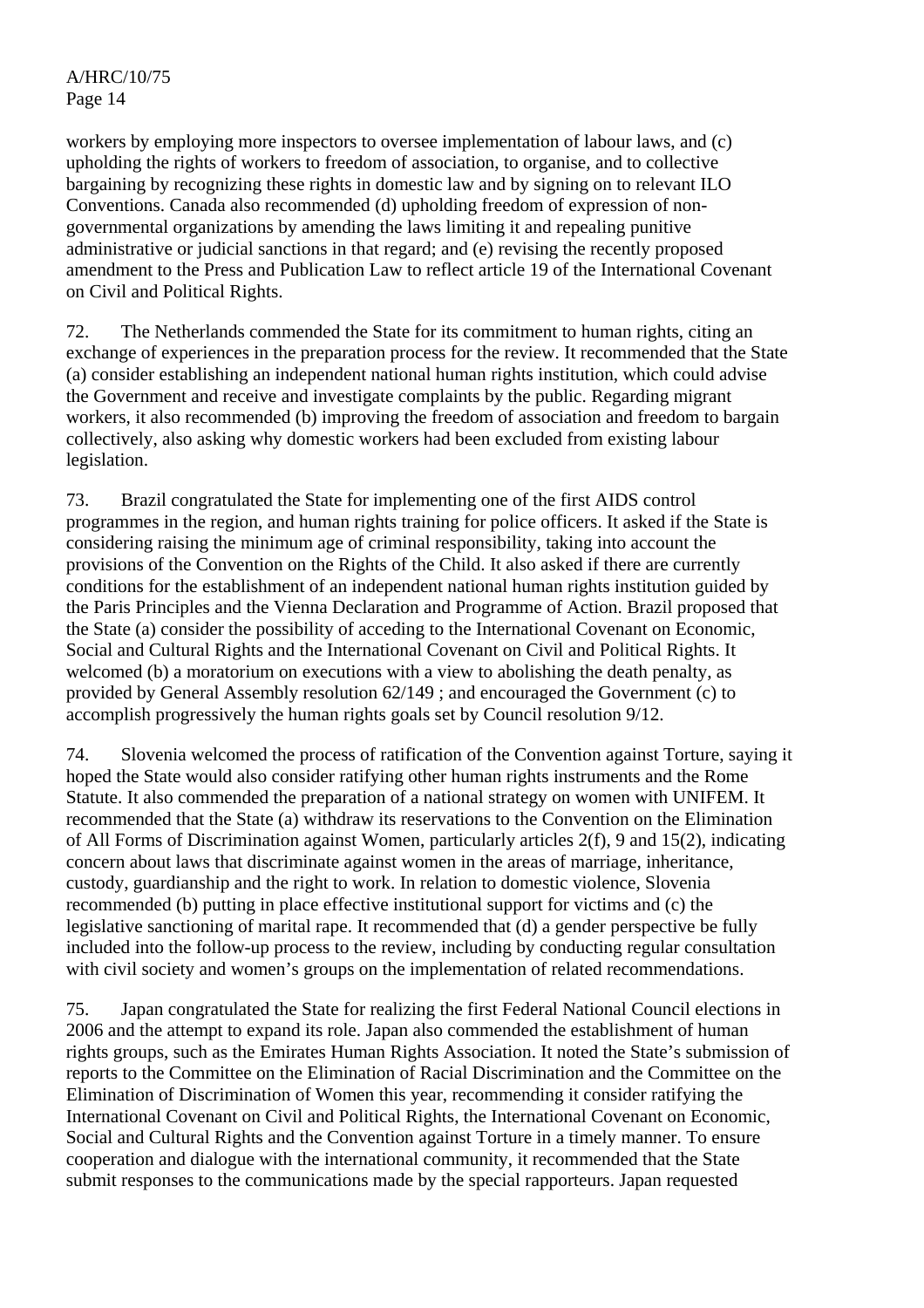information on measures taken to advance women's participation in society. On human trafficking, Japan welcomed the promulgation of Federal Law 51, the establishment of a national committee on the issue, and the financial contribution to the Global Initiative to Fight Human Trafficking.

76. Turkey commended the State for establishing a follow-up mechanism to implement the recommendations of the Council, and for the national strategy for the advancement of women. Turkey welcomed the Government's plans to conduct a comprehensive review of labour regulations and procedures in cooperation with ILO. It encouraged the State to continue to set a good example in the promotion and protection of women's rights and to increase its efforts to provide effective protection to migrant workers, particularly the most vulnerable groups, such as women domestic workers.

77. China appreciated the improvement of the human rights situation, the enhancement of women's situation and the universality of education in recent years in the State. It asked about the measures taken by the Government to protect migrant workers in the areas of medical insurance, housing and wages.

78. Spain noted that the death penalty still exists even though it is rarely applied, and asked whether the Government planned to abolish it. Spain also asked what further steps were envisaged to develop democratic institutions in the country, and if the Government intended to extend the legislative powers of the Federal National Council and provide for the election of all its members by universal suffrage.

79. South Africa stated that the national report highlights an initiative that would address the development of infrastructure in remote rural areas. It recommended (a) fast-tracking its development, with a view to ensuring the enjoyment of economic and social rights of people living in remote rural areas; (b) accelerating the process of elaborating a national plan of action with a view of instilling a culture of human rights; and (c) guaranteeing adequate protection for workers through the effective implementation of legislative and administrative labour laws. It also asked for additional information concerning programmes to ensure skills transfer to ordinary citizens.

80. Azerbaijan noted that the State is in the process of joining international instruments, such as the Convention against Torture, and encouraged it to strengthen efforts to combat human trafficking. Azerbaijan asked about measures taken for the training in human rights of the various authorities dealing with migrant workers, especially the police.

81. Afghanistan expressed thanks for the quick realization of labour-related rights and for the establishment of various mechanisms for the settlement of labour conflicts. Afghanistan requested the delegation to explain how these mechanisms operate and how they can contribute to the settlement of labour disputes.

82. The Sudan congratulated the State for having prepared the report with the participation of all stakeholders. It said the State was paying attention to providing decent housing for its citizens through various housing programmes and housing loans, and various humanitarian initiatives were in place to assist other countries that also need to provide its citizens with adequate housing. It asked what the plans and projects are in the future for providing all its citizens with decent housing.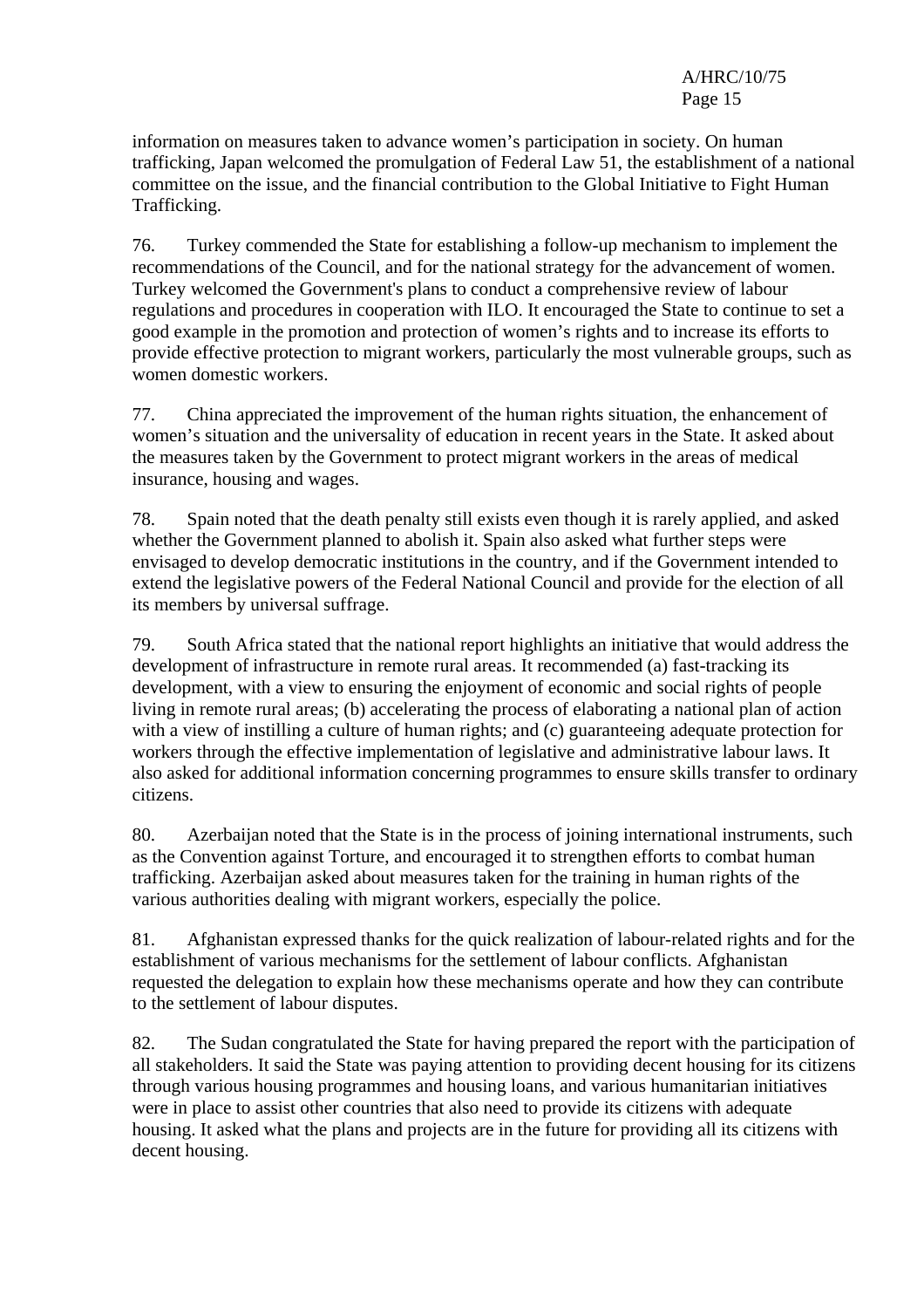83. Senegal highlighted the important progress made with the provisions adopted to tackle trafficking in persons, in particular the creation of a national committee to address this matter and also the financial support provided to the Global Initiative to Fight Human Trafficking. It welcomed the methodology followed in preparing the national report, encouraging the country to increase efforts made to ensure the rights of migrant workers are fully addressed.

84. The Republic of Korea noted the remarkable programme to abolish illiteracy for all citizens and the reforms of the administration of juvenile justice. It echoed concerns over the numerous reports overdue by the State to treaty bodies and recommended strengthening cooperation with human rights mechanisms, which will be helpful to achieve further improvements in various areas.

85. Uzbekistan indicated that positive results have been achieved in the State, inter alia, in the gradual development of the system of human rights education, health, education, social welfare, the media and women's rights. It requested information on measures and actions taken by the country to protect the interests of people with disabilities.

86. Australia sought further information on the implementation of the counter-trafficking strategy by the National Committee to Combat Human Trafficking. It also asked what further steps the State might consider to ensure that foreign workers are provided appropriate protections. Australia welcomed the State's efforts to eliminate gender-based discrimination and encouraged it to continue to prevent and eliminate discrimination. Australia also welcomed the decision by the Vice-President to prohibit the imprisonment of journalists for press-related offences and enquired whether this prohibition is enshrined in State law, and whether the State is considering enacting a new press and publications law.

87. With reference to the 2008 report of the United Nations Office on Drugs and Crime, Latvia welcomed the generous grant from the State which made it possible to launch the United Nations Global Initiative to Fight Human Trafficking in March 2007. Latvia recommended that the State consider extending a standing invitation to all special procedures of the Human Rights Council.

88. The delegation stated that human rights are taught to police personnel and in police academies. Development patterns adopted by the State have raised greatly the standard of living in remote areas, and yet, now and again, the needs of these areas are redefined. The delegation mentioned that rehabilitation of 1,070 child jockeys took place between 2005 and 2007 and was carried out through a cooperation programme with UNICEF. The delegation indicated that constitutional amendments had been introduced two days earlier as part of a series of steps aiming at developing the political programme.

89. The delegation also indicated that some comments showed a misunderstanding and stereotyping of the role of women in the State. Legislation has given women all rights equal to men without discrimination, and women are constantly supported so that they may be included in all sectors of development, which allowed them, inter alia, to get prominent positions nationally and internationally. Illiteracy rate among girls is less than 3 per cent and that there are around 12,000 businesswomen. Women participated, as candidates and voters, in the first elections in the country in 2006. The delegation noted that efforts have been made to harmonize national legislation before acceding to international instruments and that the necessary period for harmonization depends on the subject matter of the instrument. Despite the fact that the State is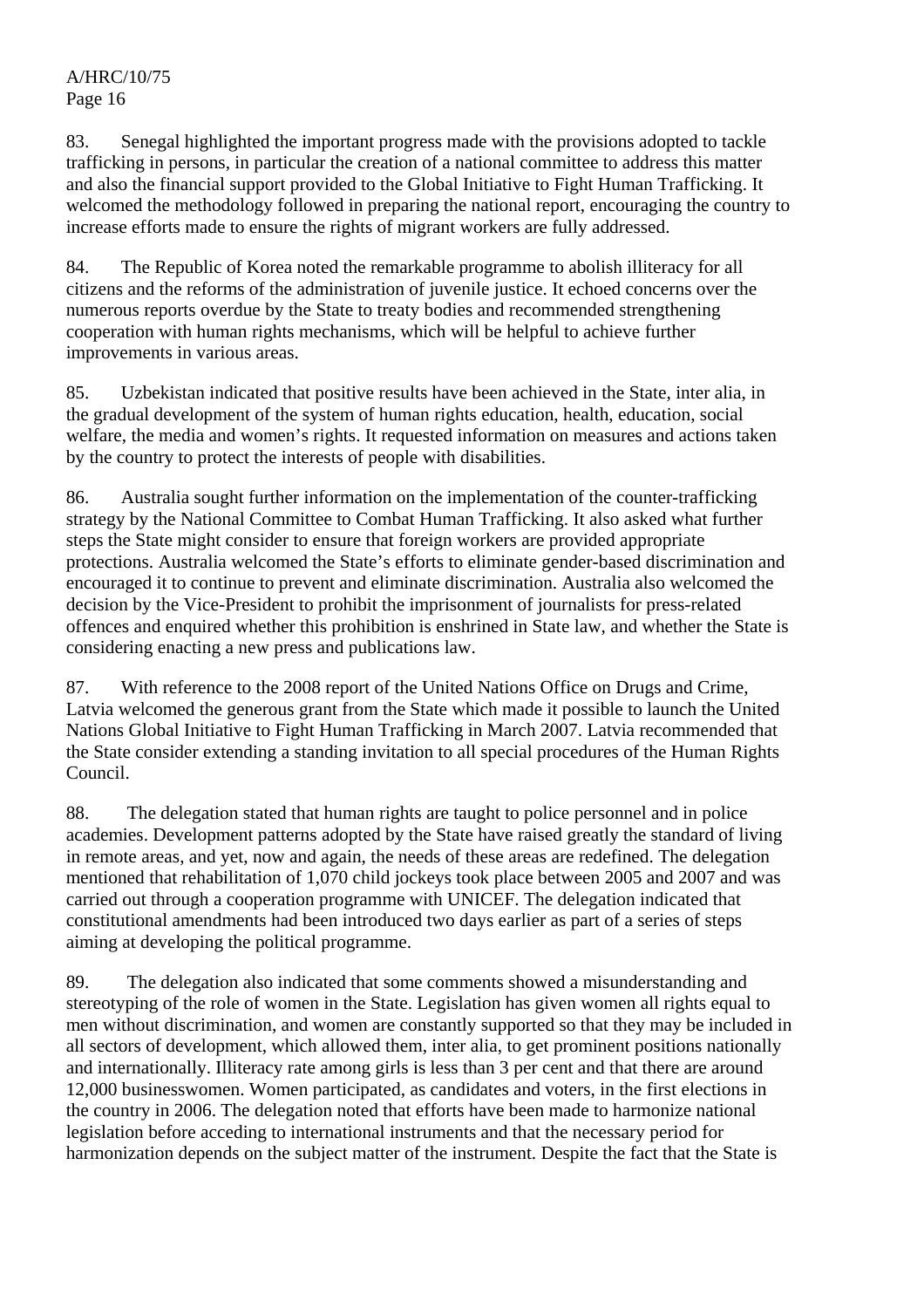A/HRC/10/75 Page 17

not party to some relevant treaties, the Constitution has provided for all human rights and this is reflected in laws and practices of the country.

90. The head of the delegation indicated that they greatly value all the comments and are appreciative of the universal periodic review, which represents an important national review. The universal periodic review allowed for understanding that achievements were made but also that shortcomings and challenges exist. The State will continue communicating with the Council and the international community in order to further develop its performance.

## **II. CONCLUSIONS AND/OR RECOMMENDATIONS**

91. The recommendations formulated during the interactive dialogue have been examined by the State; the recommendations listed below enjoy its support:

- 1. To reform the 1980 law on publications and all other related laws to take into account the evolution of freedom of expression and opinion (Qatar);
- 2. To continue efforts to strengthen and protect human rights in accordance with international standards, in keeping with the cultural values of the Emirati people (Egypt);
- 3. To continue to refuse to apply any standards or principles that are outside the international principles and standards agreed upon in the field of human rights, including any attempt to impose any foreign values and customs on the Emirati people (Egypt);
- 4. To continue its achievements in the area of human rights and to take them into account as an encouraging factor for the promotion and protection of human rights (Saudi Arabia);
- 5. To be complimented for its pioneering and considerable experience in the area of ending employment of children in camel racing (Bahrain);
- 6. To invite the Special Rapporteur on trafficking in persons**,** especially women and children, to visit the country (Bahrain);
- 7. To continue to strengthen its labour regulations and improve the working/living conditions of workers (Pakistan);
- 8. To establish a workshop on education to exchange views and experiences with developed and developing countries (Kuwait) ;
- 9. To take further steps to improve the situation of migrant labourers and domestic staff (United Kingdom);
- 10. To continue dialogue with civil society in the follow-up to and implementation of the review, and establish a standing forum to facilitate such dialogue and enable greater mutual understanding (United Kingdom);
- 11. To vigorously pursue efforts to promulgate a national law guaranteeing better protection for children, and that the general principle of the best interest for the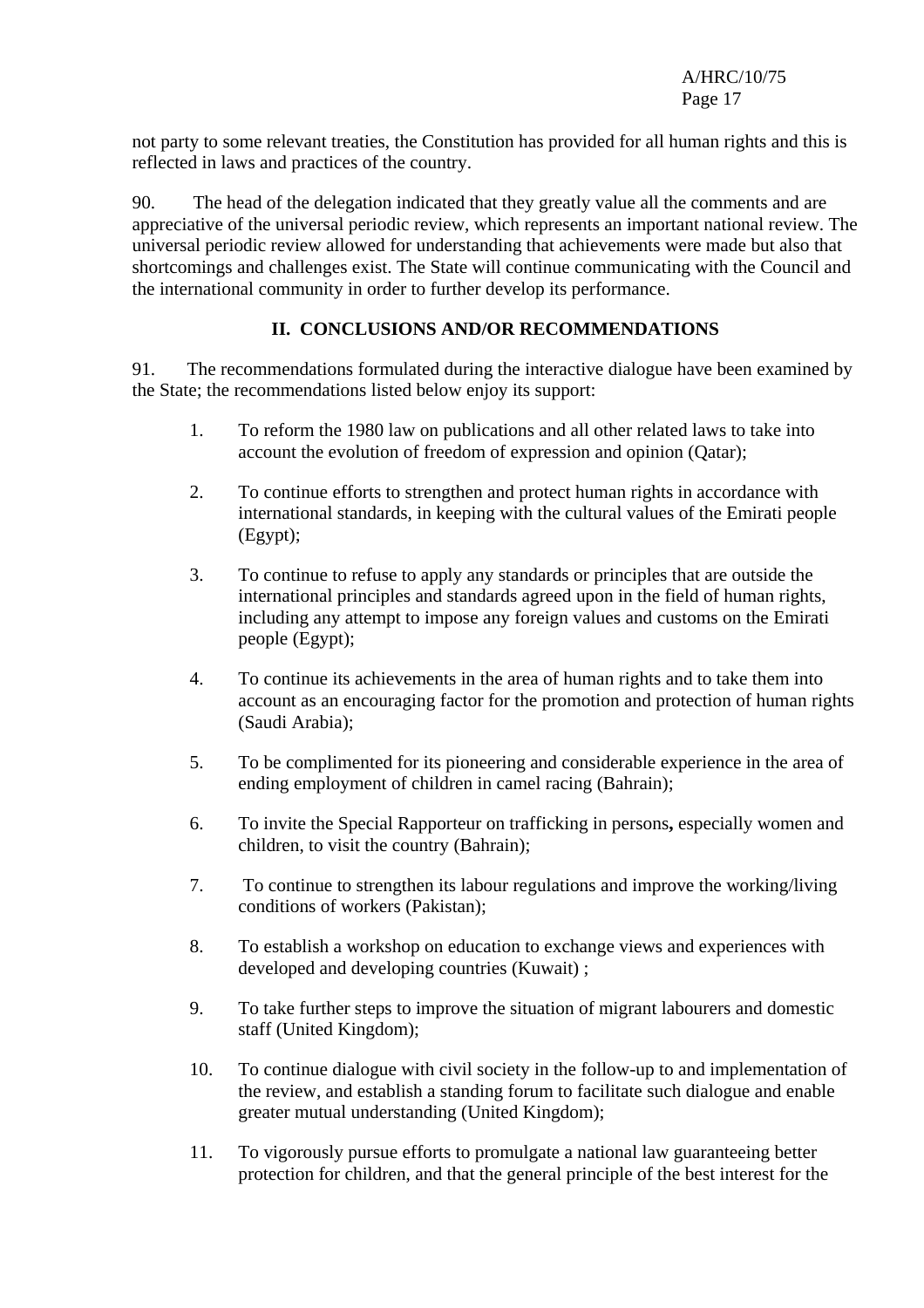child, as contained in article 3 of the Convention, is fully reflected in that law (Djibouti);

- 12. To enact national legislation to protect the rights of children (Yemen);
- 13. To continue efforts to strengthen the rights of women and to further the advancement and development of women's rights in the international dimension (Indonesia);
- 14. To study the possibility of a law that specifically addresses the situation of domestic workers, in order to preserve their fundamental rights and protect them from possible abuses by their employers (Cuba);
- 15. To pay attention to the development of infrastructure in remote regions (Syrian Arab Republic);
- 16. To organize training and seminars on human rights for law enforcement authorities in charge of combating terrorism (Algeria);
- 17. To take concrete measures to limit the number and extent of restrictions on the right to freedom of expression and the freedom of the press (France);
- 18. To pursue and strengthen current efforts to address allegations and reports of discriminatory treatment of migrant workers, especially those related to female domestic workers (Italy);
- 19. To put in place a concrete national strategy to disseminate a culture of human rights and to ensure the long-term protection of these rights (Morocco);
- 20. That the intention of the decree, recently signed by H.H. Shaykh Mohammed al-Maktoum that no journalist should receive prison sentences for its publications, be secured through the enactment of a modernized press and publications law (Norway);
- 21. To continue to build on and strengthen efforts to protect the rights of migrant workers, especially women migrant domestic workers (Philippines);
- 22. To continue to pursue active cooperation and dialogue with the countries of origin of migrant workers (Philippines);
- 23. To share its experiences and best practices with other countries in establishing national legislation and mechanisms and pursuing international cooperation to curb human trafficking (Philippines);
- 24. To continue to provide assistance to developing countries as a means to improve the enjoyment of human rights in other parts of the world (Philippines);
- 25. To accede to the Convention against Torture (Albania);
- 26. To continue to give importance to ensure economic development, including infrastructure, in remote rural areas (Malaysia);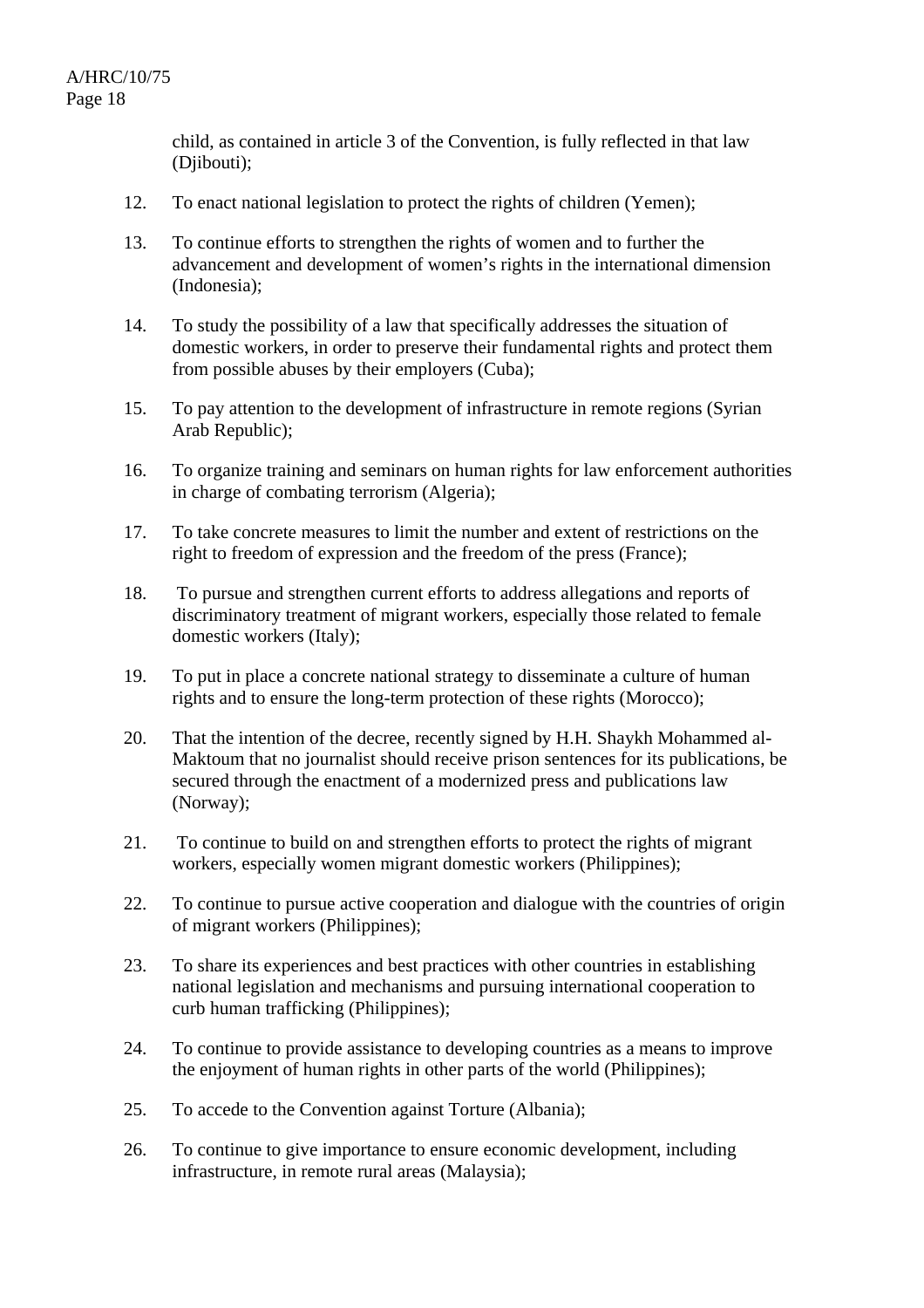- 27. To continue its leadership role at the regional level, particularly with regard to facilitating dialogue and enhancing cooperation with the receiving and sending States of contractual labourers (Malaysia);
- 28. To bolster capacity to oversee working and living conditions of migrant workers by employing more inspectors to oversee implementation of labour laws (Canada);
- 29. To consider establishing an independent national human rights institution that could advise the Government and receive and investigate complaints by the public (Netherlands);
- 30. To put in place effective institutional support for the victims of domestic violence (Slovenia);
- 31. That the perspective of the equality for women be fully included into the follow-up process to this review, including by conducting regular consultation with civil society and women's groups on the implementation of the various related recommendations (Slovenia);
- 32. To consider ratifying the Convention against Torture in a timely manner (Japan);
- 33. To fast-track the development of infrastructure in remote rural areas, with a view to ensuring the practical enjoyment of economic and social rights to benefit the people living in remote rural areas (South Africa);
- 34. To accelerate the elaboration of a national plan of action with a view to instilling a culture of human rights (South Africa);
- 35. To guarantee adequate protection of workers through the effective implementation of legislative and administrative labour laws (South Africa);
- 36. To strengthen cooperation with human rights mechanisms, which will be helpful to achieve further improvements in various areas (Republic of Korea).

92. The following recommendations will be examined by the United Arab Emirates, which will provide responses in due time. The response of the State's to these recommendations will be included in the outcome report adopted by the Council at its tenth session:

- 1. To ratify all of the most significant international human rights instruments, in particular the International Covenant on Civil and Political Rights (Finland);
- 2. To sign the International Convention for the Protection of All Persons from Enforced Disappearance (France);
- 3. To sign and ratify the additional Protocol to the United Nations Convention against Transnational Organized Crime (France);
- 4. To consider the possibility of introducing amendments to national laws on citizenship, so that female citizens married to non-citizens can pass on their nationality to their children in the same way that male citizens married to noncitizens do (Germany);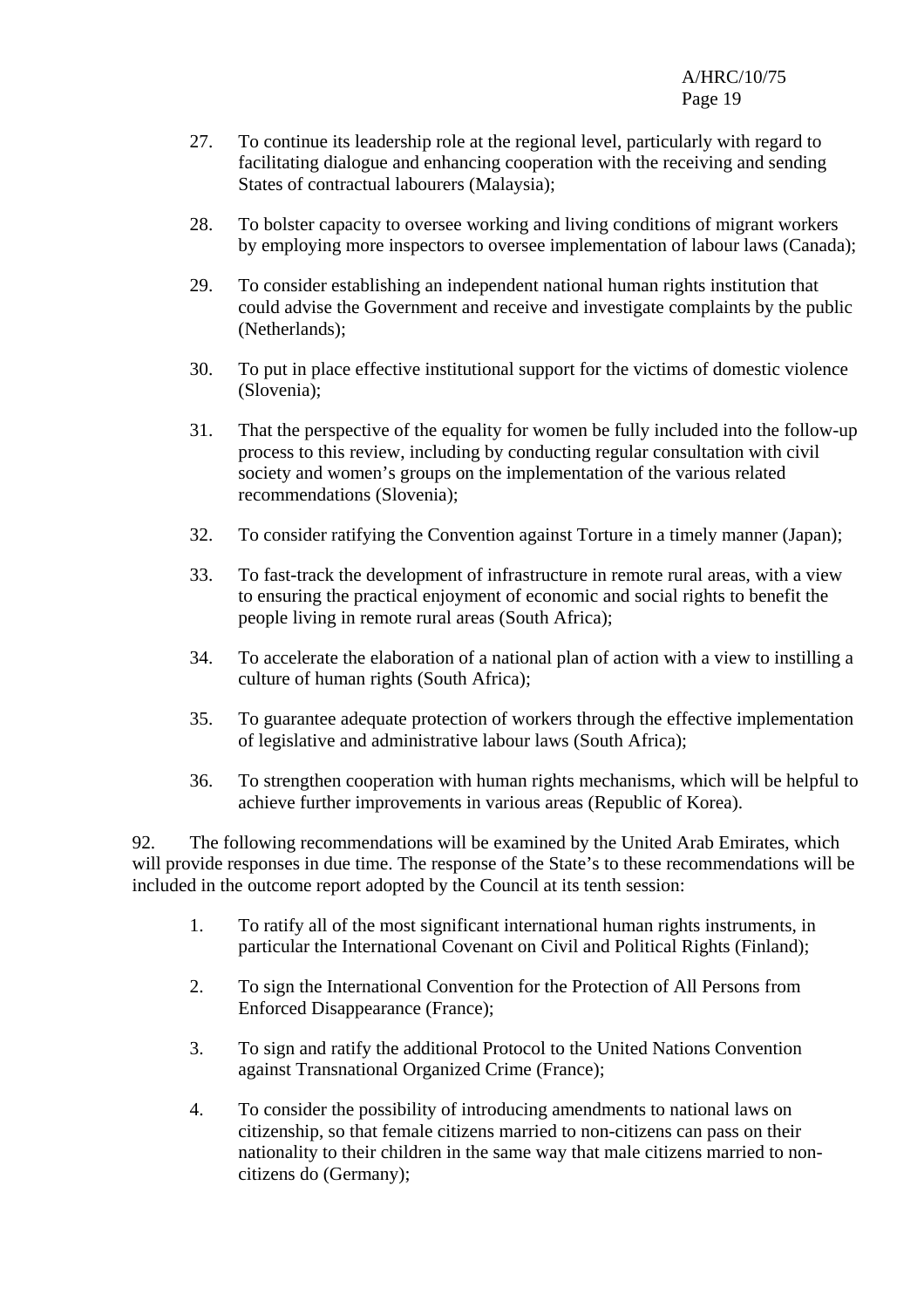- 5. To consider aligning its legislation with the provisions of article 18 of the International Covenant on Civil and Political Rights (Italy);
- 6. To take the necessary measures to guarantee access to civil, penal and labour justice, as well as assistance and consular protection for all migrants, regardless of their migratory status, to ascertain their rights in cases of abuse (Mexico);
- 7. To ratify the main international instruments, in particular the International Covenant on Civil and Political Rights, the International Covenant on Economic, Social and Cultural Rights and the Convention against Torture, and to progress in their implementation (Switzerland);
- 8. To step up efforts to ensure that economic, social and cultural rights of migrant workers are fully respected (Sweden);
- 9. That a new law should ensure the right to freedom of expression, assembly and association, in accordance with international human rights law (Norway);
- 10. To continue its recent move of opening up websites with a view to bringing the regulation of Internet use into line with international law (Norway);
- 11. To protect and respect the freedom of expression and association of human rights defenders in accordance with the Declaration on Human Rights Defenders and refrain from placing any unnecessary restrictions on their work (Norway);
- 12. To uphold freedom of expression of non-governmental organizations by amending the laws limiting it and repealing punitive administrative or judicial sanctions to that regard (Canada);
- 13. To consider the possibility of acceding to the International Covenant on Economic, Social and Cultural Rights and the International Covenant on Civil and Political Rights (Brazil);
- 14. To reach progressively the human rights goals set by the Council in its resolution 9/12 (Brazil);
- 15. To consider ratifying the International Covenant on Civil and Political Rights and the International Covenant on Economic, Social and Cultural Rights in a timely manner. (Japan);
- 16. That, in order to ensure cooperation and dialogue with the international community, to submit responses to the communications by the various special rapporteurs (Japan);
- 17. To consider extending a standing invitation to all special procedures of the Council (Latvia).

93. The recommendations noted in the report in following paragraphs did not enjoy the support of the State: paragraphs 38(b); 53 (c) (d); 55 (a) (b); 57 (a); 61 (a); 62 (a) (b); 66 (e); 67 (a) (b) (c); 69 (a); 71 (a) (c) (e); 72 (b); 73 (b); 74 (a) (c).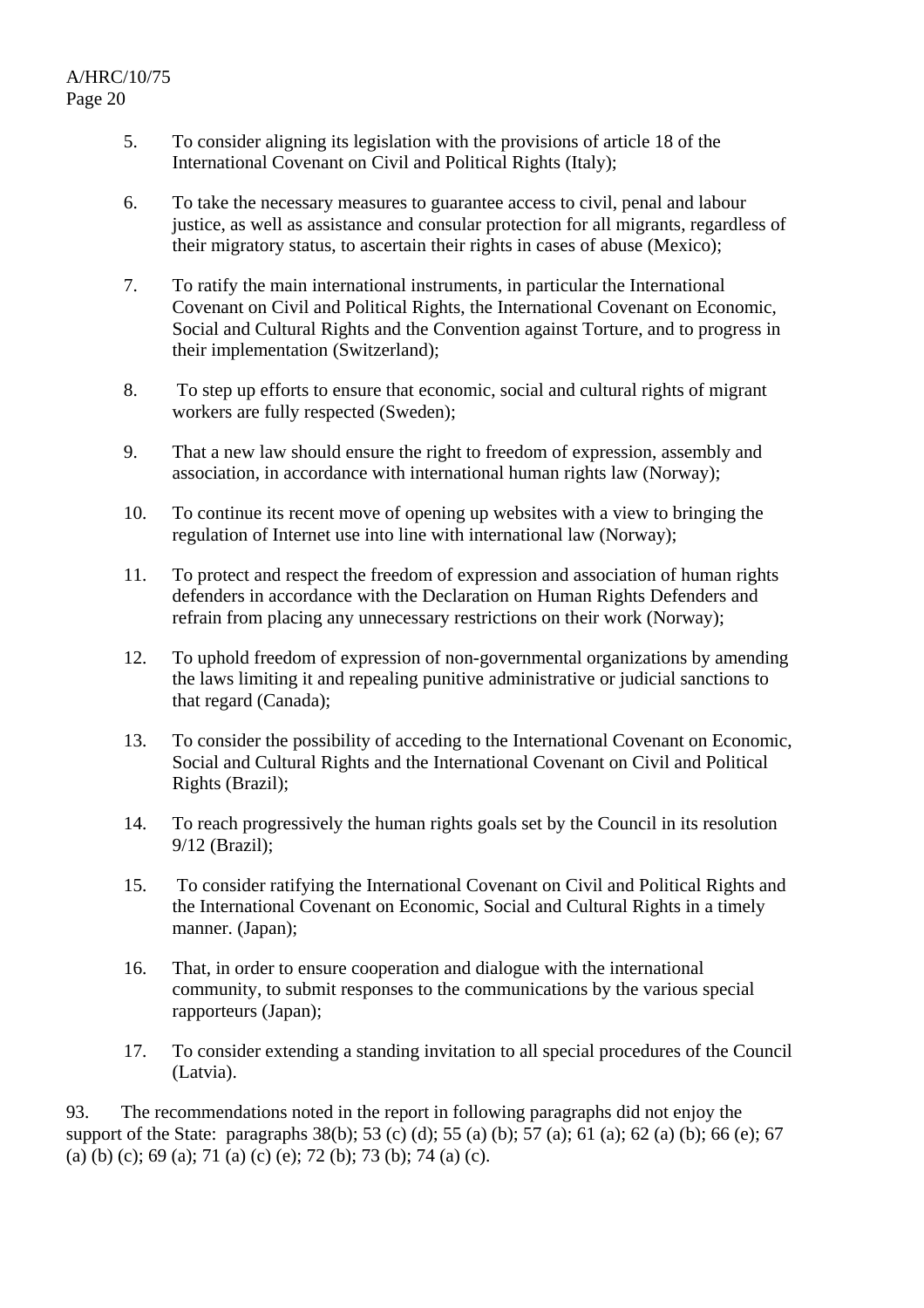A/HRC/10/75 Page 21

94. All conclusions and/or recommendations contained in the present report reflect the position of the submitting State(s) and /or the State under review thereon. They should not be construed as endorsed by the Working Group as a whole.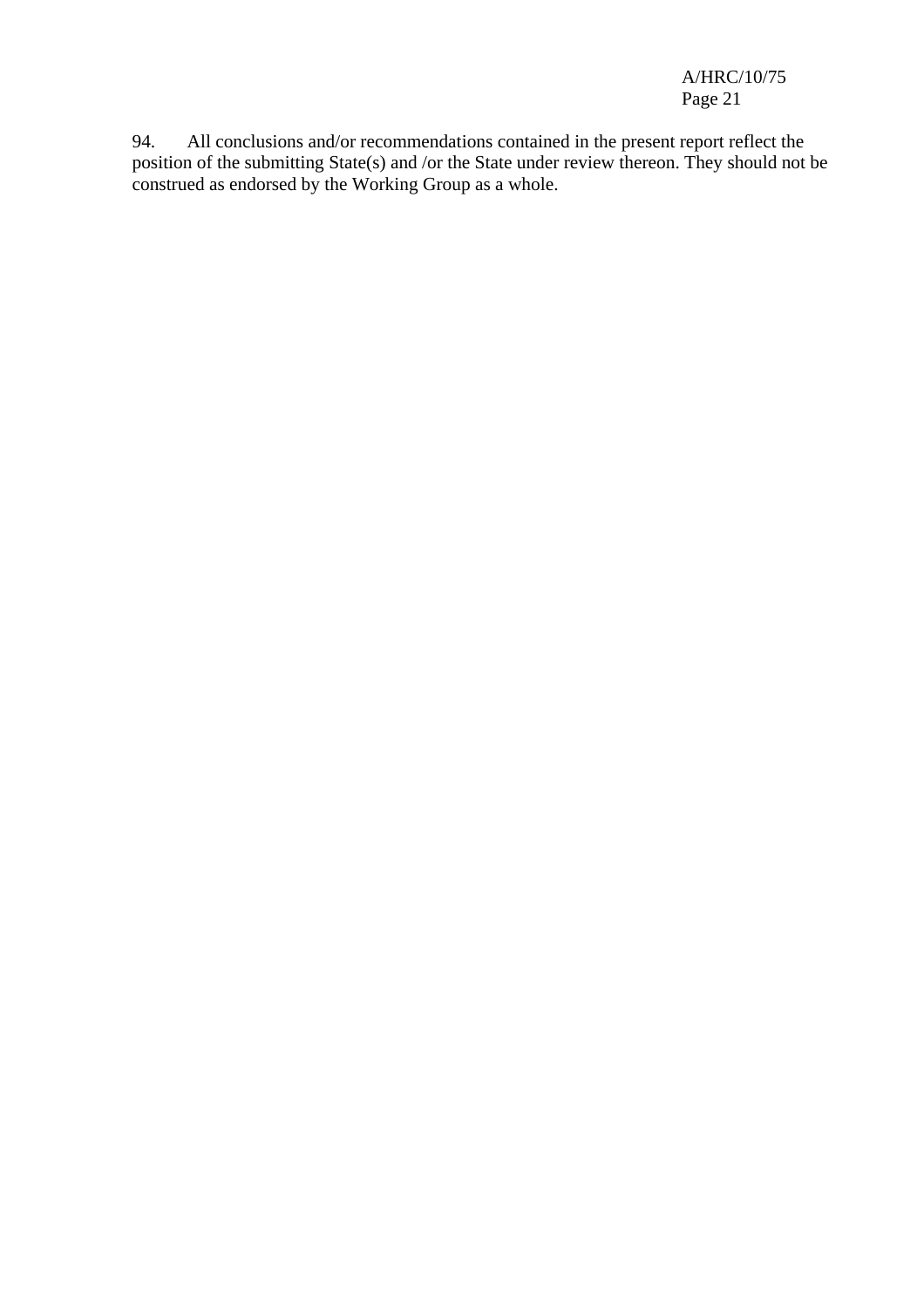#### **Annex**

#### **COMPOSITION OF THE DELEGATION**

 The delegation of the United Arab Emirates was headed by H.E. Dr. Anwar Mohammad GARGASH, Minister of State for Foreign Affairs, and comprised 28 members:

H.E. Mr. Obaid Salem AL ZAABI, Ambassador, Permanent Representative, United Arab Emirates Mission, Geneva;

H.E. Mr. Ahmed Mohammad AL KHATRI, Member of the Federal National Council;

H.E. Dr. Amal Abdulla AL QUBAISI, Member of the Federal National Council;

H.E. Mr. Tareq Hilal LOTAH, Director General, Ministry of State for Federal National Council Affairs;

H.E. Dr. Abdel Raheem Youssef AL AWADI, Assistant Under-Secretary for Legal, Information and Studies Affairs, Ministry of Foreign Affairs;

H.E. Dr. Saeed Mohammed AL GHUFLI, Executive Director, Ministry of State for Federal National Council Affairs;

H.E. Dr. Mahmoud FIKRI, Executive Director, Ministry of Health;

H.E. Mr. Hussein Saeed AL SHEIKH, Executive Director, Ministry of Social Affairs;

H.E. Ms. Khawla Ibraheem AL MUALLA, Councillor, Ministry of Education;

Ahmed Mohamed NEKHAIRA, Colonel, Abu Dhabi Police Headquarters;

Dr. Mohamed Abdall AL MUR, Colonel, Dubai Police Headquarters;

Mohamed Ahmed AL HAMMADI, Councillor, Ministry of Justice;

Mr. Maher Hamad ALOBAD, Ministry of Labour;

Mr. Iskandar Hanna ZALAMI, Ministry of Labour;

Mr. Ahmad HASHEM, Ministry of Interior;

Mr. Ali Matar AL MANA'EE, Ministry of Foreign Affairs;

Mr. Adel AL MAHRI, First Secretary, United Arab Emirates Mission;

Mr. Abduallah Hamdan AL NAQBI, Ministry of Foreign Affairs;

Mr. Mohamed AL SHEHI, Second Secretary, United Arab Emirates Mission;

Ms. Aisha Ali AL MANSOURI, Ministry of Foreign Affairs;

Mr. Ahmad Jum'aa AL HAY, Ministry of Foreign Affairs;